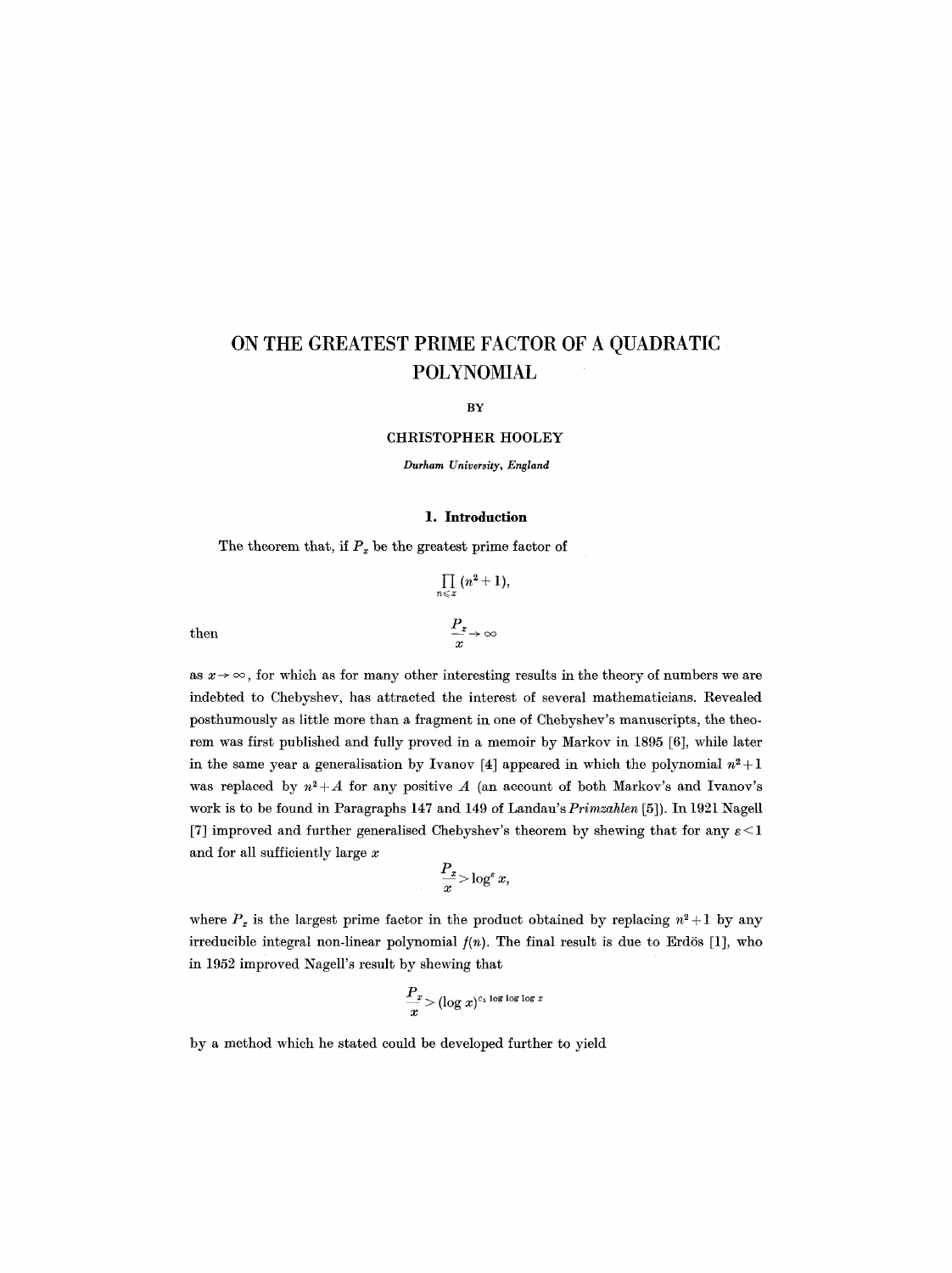$282$  c.  $H00L EY$ 

$$
\frac{P_x}{x} > e^{\log^{c_2} x} \quad (c_2 < 1).
$$

Chebyshev's theorem and the generalisations of it that appertain to quadratic polynomials are evidently closely connected with the celebrated problem of whether or not there be an infinitude of primes of the form  $n^2 + A$ . There is, however, a considerable divergence between the results described above and the inequality

$$
P_x > Bx^2,
$$

which for the polynomial  $n^2 + A$  would be implied by the truth of long standing conjectures about the distribution of the prime values taken by this polynomial. The purpose of the present memoir is to narrow this divergence by shewing how Chebyshev's method can be combined with both the sieve method and a method involving exponential sums in order to obtain a result of the form

$$
P_x > Bx^{1+\alpha} \quad (\alpha > 0)
$$

for any irreducible polynomial  $n^2+A$ , where A may be positive or negative. Since the problem appears to be of some importance, it has been considered to be worthwhile at the cost of some brevity to derive as accurate a result as possible, the value of  $\alpha$  actually obtained being

$$
\alpha = \frac{1}{10}.
$$

Although any irreducible quadratic polynomial may be considered in a similar way, the method is not applicable at least in its present form to polynomials of higher degree.

#### **2. Notation and conventions**

The quadratic polynomial will be written as  $n^2 - D$  in order that D may be the determinant of a binary quadratic form associated with the polynomial,  $D$  not being a perfect square since the polynomial is irreducible. The proof will only be given for the case in which  $D$  is negative, since the proof in the other case is similar although rather harder; accordingly it will be assumed throughout until the statement of the final theorem that  $D < 0$  (and thus not a perfect square).

The letters d, k, l, m, n,  $\beta$ ,  $\lambda$ , and v are positive integers; h, r,  $\alpha$ ,  $\mu$ , and v are integers;  $s$  is an integer except where it is the argument in a Dirichlet's series;  $p$  is a positive prime number;  $e = \exp 1$ .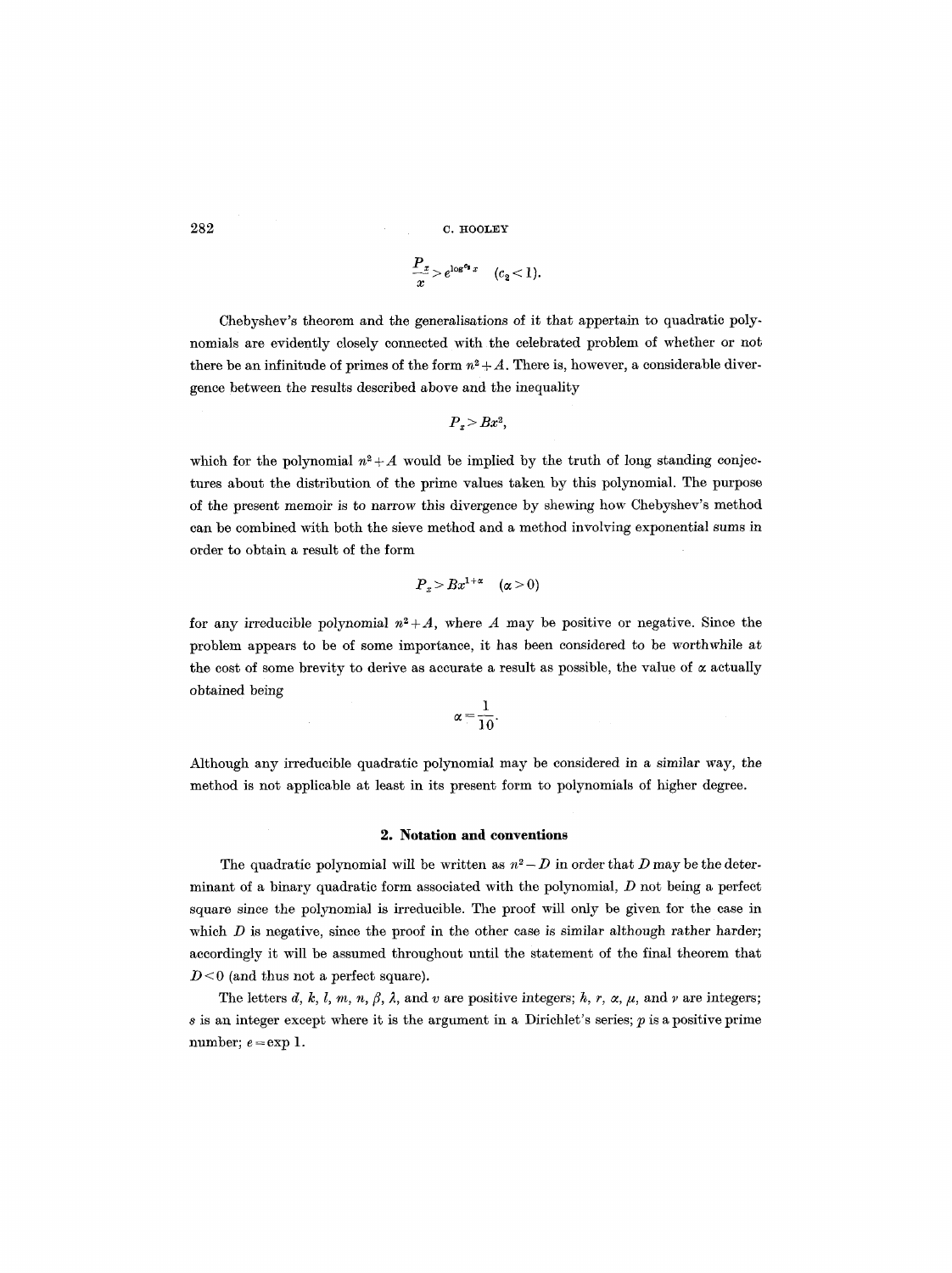The meaning of  $x$  and  $y$ , when not occurring as indeterminates in a quadratic form, is as follows:  $x$  is a continuous real variable that is to be regarded as tending to infinity, all appropriate inequalities that are true for sufficiently large  $x$  being therefore assumed to hold;  $y$  is a real number not less than 1. The letter  $u$  indicates a real variable, which will be related to  $x$  in such a way that  $x$  and  $u$  tend to infinity simultaneously.

The positive highest common factor and lowest common multiple of r and s are denoted by  $(r, s)$  and  $[r, s]$ , respectively;  $d(h)$  is the number of positive divisors of h;  $\sigma_{\gamma}(h)$ is the sum of the  $\gamma$ th powers of the positive divisors of h; moduli of congruences may be either positive or negative;  $[t]$  is the greatest integer not exceeding t.

The letters  $\varepsilon$ ,  $\eta$ ,  $\eta_1$ , and  $\eta_2$  indicate arbitrarily small positive constants that are not necessarily the same at each occurrence. The equation  $f = O(|g|)$  denotes an inequality of the form  $|f| \leq A|g|$  that is true for all values of the variables consistent with stated conditions, where  $A$  is a positive constant that depends at most on  $\varepsilon$  and  $D$ .

The author's paper [3], to which we shall have recourse on several occasions, will be referred to as I.

#### **3. Development of the method**

We shew first that it suffices to consider the problem when  $D$  is square-free. This is the case of least complexity, since the expression required in the proof for the number of roots (incongruent solutions) of the congruence

$$
\textit{v}^{\texttt{2}}\!\equiv\!D(\text{mod }l)
$$

can be formulated most easily when D has no square factor. Let  $D = \Delta\Omega^2$ , where  $\Delta$  is square-free. Then by restricting n to be a multiple of  $\Omega$  we can reduce the problem to the consideration of a polynomial with constant term  $\Delta$  in place of D; writing  $n = n_1 \Omega$ , we obtain

$$
n^2-D=\Omega^2(n_1^2-\Delta)
$$

so that the prime factors of  $n^2 - D$  for  $n \leq x$  include the prime factors of  $n_1^2 - \Delta$  for  $n_1 \leq x/\Omega$ . We therefore assume throughout that  $D$  is square-free (and negative) except in the statement of the final result.

The residue class to which D belongs, modulo 4, affects the proof in some minor details. We therefore only give the proof in detail for the simpler case in which  $D=2, 3$ (mod 4), reserving until the end a brief discussion of the modifications that are necessary for the other relevant case  $D \equiv 1 \pmod{4}$ . Accordingly we make the additional assumption that  $D$  is congruent to 2 or 3 (mod 4) until the end of the proof.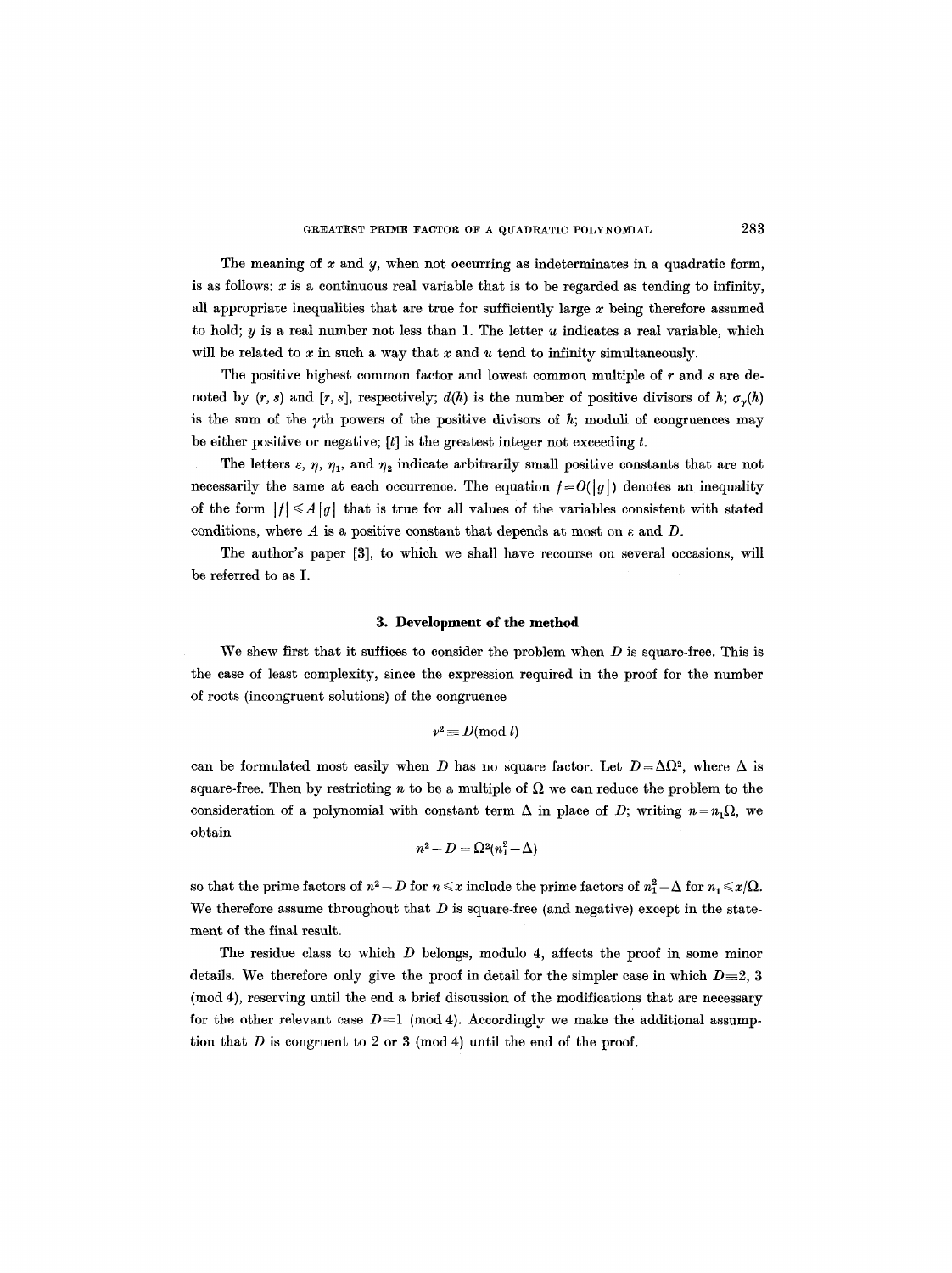In the very beginning the method follows that of Chebyshev and Markov. Let  $P_x$  be the greatest prime factor of

$$
\prod_{n\leqslant x} (n^2-D).
$$

Then, defining  $N_x(l)$  to be the number of positive integers n not exceeding x with the property that  $n^2 - D$  is divisible by l, we have

$$
\prod_{\substack{p\leqslant P_x\\p\alpha\leqslant x^2-D}}p^{N_x(p\alpha)}=\prod_{n\leqslant x}(n^2-D)>([x]!)^2,
$$

where the sinister product is taken over  $p$  and positive values of  $\alpha$ . Consequently, by Stirling's theorem,

$$
\sum_{\substack{p\leqslant P_x\\p\ll x^2-D}} N_x(p^x) \log p > 2 \, x \log x + O(x). \tag{1}
$$

Next

$$
\sum_{\substack{p \leqslant F_x \\ p \ll \xi x^2 - D}} N_x(p^{\alpha}) \log p = \sum_{x < p \leqslant F_x} N_x(p) \log p + \sum_{p \leqslant x} N_x(p) \log p + \sum_{\substack{p^{\alpha} \leqslant x^2 - D \\ \alpha > 1}} N_x(p^{\alpha}) \log p
$$
\n
$$
= \sum_A + \sum_B + \sum_C, \quad \text{say}, \tag{2}
$$

the condition  $p \leq P_x$  being omitted from  $\Sigma_c$  since it is in reality superfluous. The lower bound for  $\Sigma_A$  required for the application of our method can be obtained from (1) and (2) through upper bounds we now derive for  $\Sigma_B$  and  $\Sigma_C$ .

The estimates for  $\Sigma_B$  and  $\Sigma_C$  are formed by considering an expression for *N<sub>x</sub>(l)*. We have

$$
N_x(l) = \sum_{\substack{n^2-D \equiv 0 \pmod{l} \\ n \leq x}} 1 \quad = \sum_{\substack{\mathbf{p}^2 \equiv D \pmod{l} \\ 0 \leq \mathbf{p} \leq l}} \sum_{\substack{n \equiv \mathbf{p} \pmod{l} \\ n \leq x}} 1 \quad = \sum_{\substack{\mathbf{p}^2 \equiv D \pmod{l} \\ 0 \leq \mathbf{p} \leq l}} \left( \left[ \frac{x-\mathbf{p}}{l} \right] - \left[ -\frac{\mathbf{p}}{l} \right] \right),\tag{3}
$$

which is a formula that will be used later to develop another expression for  $N_x(l)$ . Here it is enough to deduce that

$$
N_x(l) = \frac{x_Q(l)}{l} + O\{Q(l)\},\tag{4}
$$

where  $\rho(l)$  is the number of roots of the congruence

$$
v^2 \equiv D \pmod{l}.
$$

$$
\operatorname{\mathbf{Now}}
$$

2, if  $(D|p)=1$ ,  $\varrho(p) = \{0, \text{ if } (D | p) = -1,$  $1, \quad \text{if either} \quad (D \,|\, p) = 0 \ \ \text{or} \ \ p = 2,$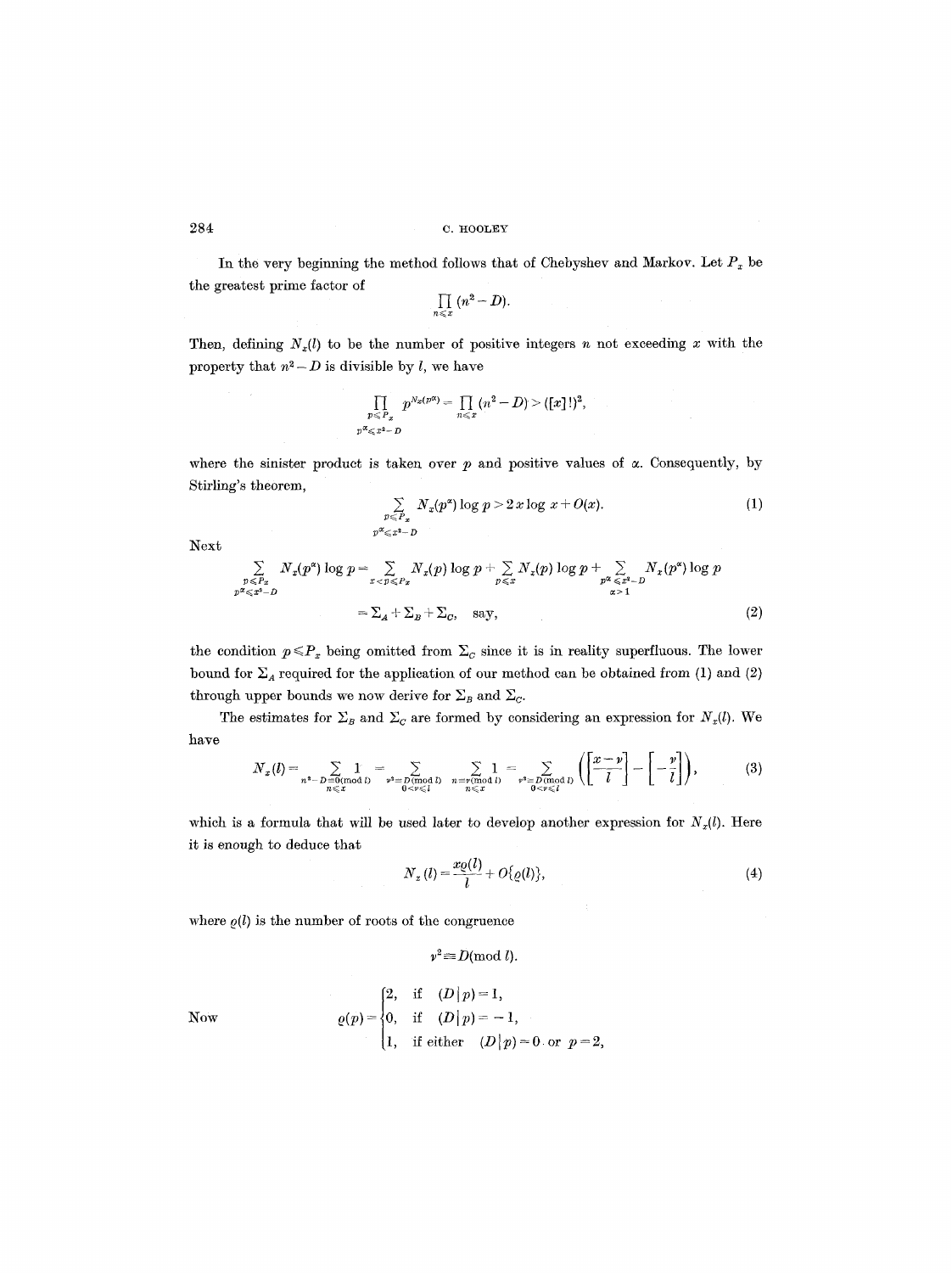$$
\text{while} \qquad \qquad \varrho(p^{\alpha}) = O(1)
$$

always. Therefore, by (2) and (4),

$$
\Sigma_B = x \sum_{p \leqslant x} \frac{\varrho(p) \log p}{p} + O(\sum_{p \leqslant x} \varrho(p) \log p) = 2 \, x \sum_{\substack{p \leqslant x \\ (D \mid p) = 1}} \frac{\log p}{p} + x \sum_{p \mid 2D} \frac{\log p}{p} + O(\sum_{p \leqslant x} \log p) \\ = x \log x + O(x). \tag{5}
$$

Furthermore

$$
\Sigma_{\mathcal{C}} = O\left(\sum_{p \leqslant (x^2 - D)^{\frac{1}{2}}} \log p \sum_{2 \leqslant \alpha \leqslant \{\log(x^2 - D)\}\text{log } p} \left\lfloor \frac{x}{p^{\alpha}} + 1 \right\rfloor\right) = O\left(x \sum_{p=2}^{\infty} \frac{\log p}{p(p-1)}\right) + O(\log x \sum_{p \leqslant 2} 1) = O(x). \quad (6)
$$

The lower bound

$$
\sum_{A} > x \log x + O(x) \tag{7}
$$

is obtained immediately from (1), (2), (5), and (6). On the other hand  $\Sigma_A$  is a particular example of sums of the form

$$
T_x(y) = \sum_{x < p \leqslant y} N_x(p) \log p,
$$

for which we shall shew that an upper bound can be derived by a complicated procedure involving the use of Selberg's sieve method. The comparison of this upper bound with the lower bound given by (7) will yield the required lower estimate for  $P_x$ . It is in this determination of the upper bound and in the subsequent comparison that the more individual aspects of the memoir are presented.

Let us prepare the sum  $T_x(y)$  for the application of the sieve method, assuming<sup>(1)</sup> throughout that y is subject to the restriction  $x^{12/11}$   $\lt y \lt x^2$ . A single application of the sieve method to estimate the complete sum directly does not yield the optimum result, since the sum can be divided into a series of 'segments for which we can derive individual upper estimates which, while being of a common order of magnitude, are nevertheless of variable precision. Each such segment can be estimated by two different methods, the position of the segment in the sum determining which method is the more favourable. Firstly then, dividing the sum into two parts that correspond to the methods to be applied, we write

$$
T_x(y) = \sum_{x < p \leq x} N_x(p) \log p + \sum_{xX < p \leq y} N_x(p) \log p = T_x(xX) + T'_x(y), \quad \text{say}, \tag{8}
$$

where  $X=x^{1/11}$ . The sums  $T_x(xX)$  and  $T'_x(y)$  are now each to be split up into segments. To consider the first let

285

<sup>(1)</sup> This restriction on y is only to apply in the context of  $T_x(y)$ .

<sup>19- 662903.</sup> *Acta mathematica.* 117. Imprim6 le 16 f6vrier 1967.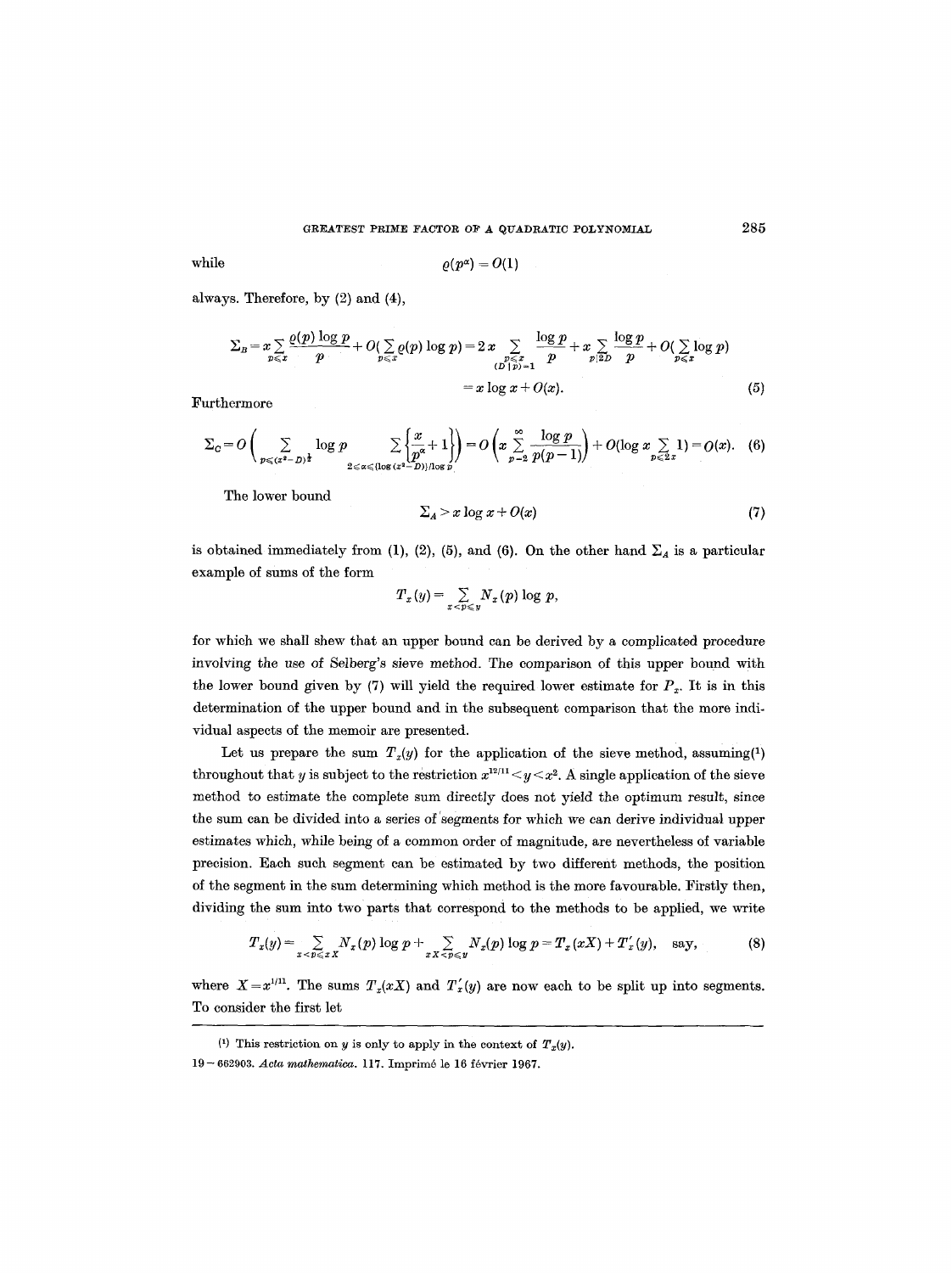$286$  c.  $H00$ LEY

$$
V_x(v) = \sum_{v < p \leqslant e v} N_x(p).
$$

Then 
$$
T_x(xX) \leq \sum_{0 \leq \alpha < \log X} \sum_{x e^{\alpha} < p \leqslant x e^{\alpha+1}} N_x(p) \log p \leq \sum_{0 \leq \alpha < \log X} \log (x e^{\alpha+1}) V_x(x e^{\alpha}).
$$
 (9)

To effect the corresponding division of  $T'_x(y)$  it is necessary to transform the sum. By the definition of  $N_x(p)$  we have

$$
T'_x(y) = \sum_{\substack{x \; x < p \leq y \\ p \; m = -n^2 - D \\ n \leq x}} \log p = \sum_{m > x^2/y} \sum_{\substack{1 \log^4 x}} + \sum_{m \leq x^2/y} \sum_{\substack{1 \log^6 x}} = T''_x(y) + T''_x(y), \quad \text{say.} \tag{10}
$$

The conditions of summation for  $T''''(y)$  imply that  $n < \sqrt{pm} \le x/\log^3 x$ . Therefore

$$
T''_{x}(y) \leq 2 \log x \sum_{\substack{lm=n^{2}-D\\n < x/\log^{2}x}} 1 = 2 \log x \sum_{n < x/\log^{3}x} d(n^{2}-D) = O\left(\frac{x}{\log x}\right),\tag{11}
$$

by Theorem 2 in I. Next, since the conditions of summation in  $T''(y)$  imply that  $m \leq c x/X$ , we have

$$
T''_x(y) \leqslant \sum_{\substack{x^2/y \log^4 x < m \leqslant e x / X \\ pm = n^2 - D \\ n \leqslant x; \ p \geqslant x}} \log \frac{ex^2}{m}.
$$

Therefore, letting  $W_x(w)$  be defined by

$$
W_x(w) = \sum_{\substack{w < m \leqslant e \, w \\ pm = n^2 - D \\ n \leqslant x; \ p \geqslant x}} 1,
$$

we deduce that

$$
T''_x(y) \leqslant \sum_{0 \leqslant \alpha < \log Y} \log (xXe^{\alpha+1}) W_x\left(\frac{xe^{-\alpha}}{X}\right),
$$

where  $Y=ey \log^6 x/xX$ . Hence, by this, (10), and (11),

$$
T'_x(y) \leqslant \sum_{0 \leqslant \alpha < \log Y} \log\left(xXe^{\alpha+1}\right)W_x\left(\frac{xe^{-\alpha}}{X}\right) + O\left(\frac{x}{\log x}\right). \tag{12}
$$

In accordance with the familiar principle of the sieve method the estimations of  $V_x(v)$  and  $W_x(w)$  depend on explicit formulae for the associated sums that are obtained by replacing  $p$  in the conditions of summation by multiples of a given square-free integer  $\lambda$ . The sum corresponding to  $V_x(v)$  is evidently of the form

$$
\Upsilon(u;\lambda)=\sum_{u\,<\lambda k\,\leqslant\,e\,u}N_{x}\,(\lambda k),
$$

while as will be seen later the sum corresponding to  $W_x(w)$  is actually of the same type.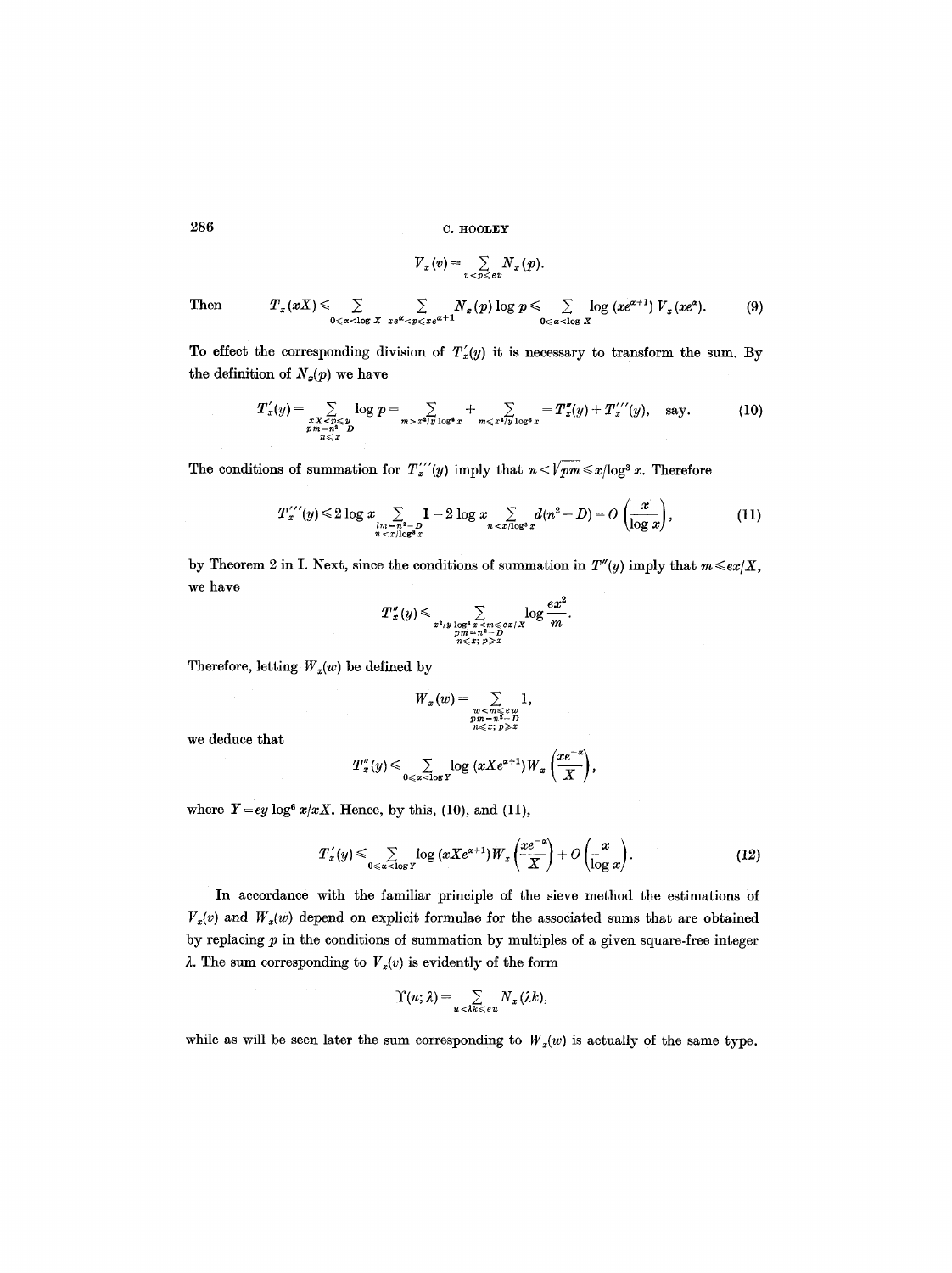The derivation of the formula for  $\Upsilon(u; \lambda)$  in the next sections depends in part on ideas that were *developed* in I. For convenience it will be assumed throughout that u and  $\lambda$  satisfy the conditions

$$
x^{4/5} < u < x^{\frac{1}{3}}
$$
\n
$$
\lambda \text{ square-free}
$$
\n
$$
\lambda < \min (u^{\frac{5}{4}} x^{-1}, xu^{-\frac{3}{4}}),
$$
\n
$$
(13)
$$

which imply moreover that

$$
\lambda \leq x^{\frac{1}{4}} \leq u^{\frac{1}{2}}.\tag{14}
$$

Here it is useful to note that  $u^*x^{-1} \leq xu^{-1}$  according as  $u \leq x$ .

## 4. Transformation of  $\Upsilon(u; \lambda)$

A formula for  $N_x(l)$  can be obtained from (3) by using the methods of Sections 3 and 5 of I. Writing as in I  $\psi(t)=[t]-t-\frac{1}{2}$  for any real t, and writing also

$$
\Psi_l(x) = \sum_{\substack{\mathfrak{p}^2 \equiv D(\text{mod } l) \\ 0 < \mathfrak{p} \leq l}} \psi\left(\frac{x - \mathfrak{p}}{l}\right)
$$
\n
$$
\Phi_l(x) = \sum_{\substack{\mathfrak{p}^2 \equiv D(\text{mod } l) \\ 0 < \mathfrak{p} \leq l}} \psi\left(-\frac{\mathfrak{p}}{l}\right),
$$

and

we have

$$
\begin{pmatrix} x & (x+y) & (x) \\ y & (x+y) & (x) \end{pmatrix}
$$

$$
N_x(l) = \sum_{\substack{\mathbf{v}^2 \equiv D(\text{mod } l) \\ 0 \leq \mathbf{v} \leq l}} \left\{ \frac{x}{l} + \psi\left(\frac{x-\mathbf{v}}{l}\right) - \psi\left(-\frac{\mathbf{v}}{l}\right) \right\} = \frac{L\psi(\mathbf{v})}{l} + \Psi_l(x) - \Phi_l(x).
$$

Then, since  $\Phi_l(x)$  is zero unless  $l|D$  in which case it is  $O(1)$ , we deduce that

$$
\Upsilon(u;\lambda) = \frac{x}{\lambda} \sum_{u < \lambda k \leqslant e u} \frac{\varrho(\lambda k)}{k} + \sum_{u < \lambda k \leqslant e u} \Psi_{\lambda k}(x) + O(1) = \frac{x}{\lambda} \Sigma_D + \Sigma_E + O(1), \text{ say.}
$$
 (15)

The sum  $\Sigma_E$  must itself be transformed by the method of Section 5 in I. Equations (24), (25), and (26) in I give the formula

$$
\Psi_{l}(x) = \Psi_{l,\,\omega}(x) + O\{\Theta_{l,\,\omega}(x)\},\tag{16}
$$

in which, writing  $Q(h, l) = \sum_{\substack{\nu^2 \equiv D(\text{mod } l) \\ 0 \le \nu \le l}} e^{2\pi i \hbar \nu /l},$ 

we have 
$$
\Psi_{l,\,\omega}(x) = \frac{1}{\pi} \sum_{1 \leqslant h \leqslant \omega} \frac{1}{h} \varrho(h,l) \sin \frac{2\pi hx}{l},\tag{17}
$$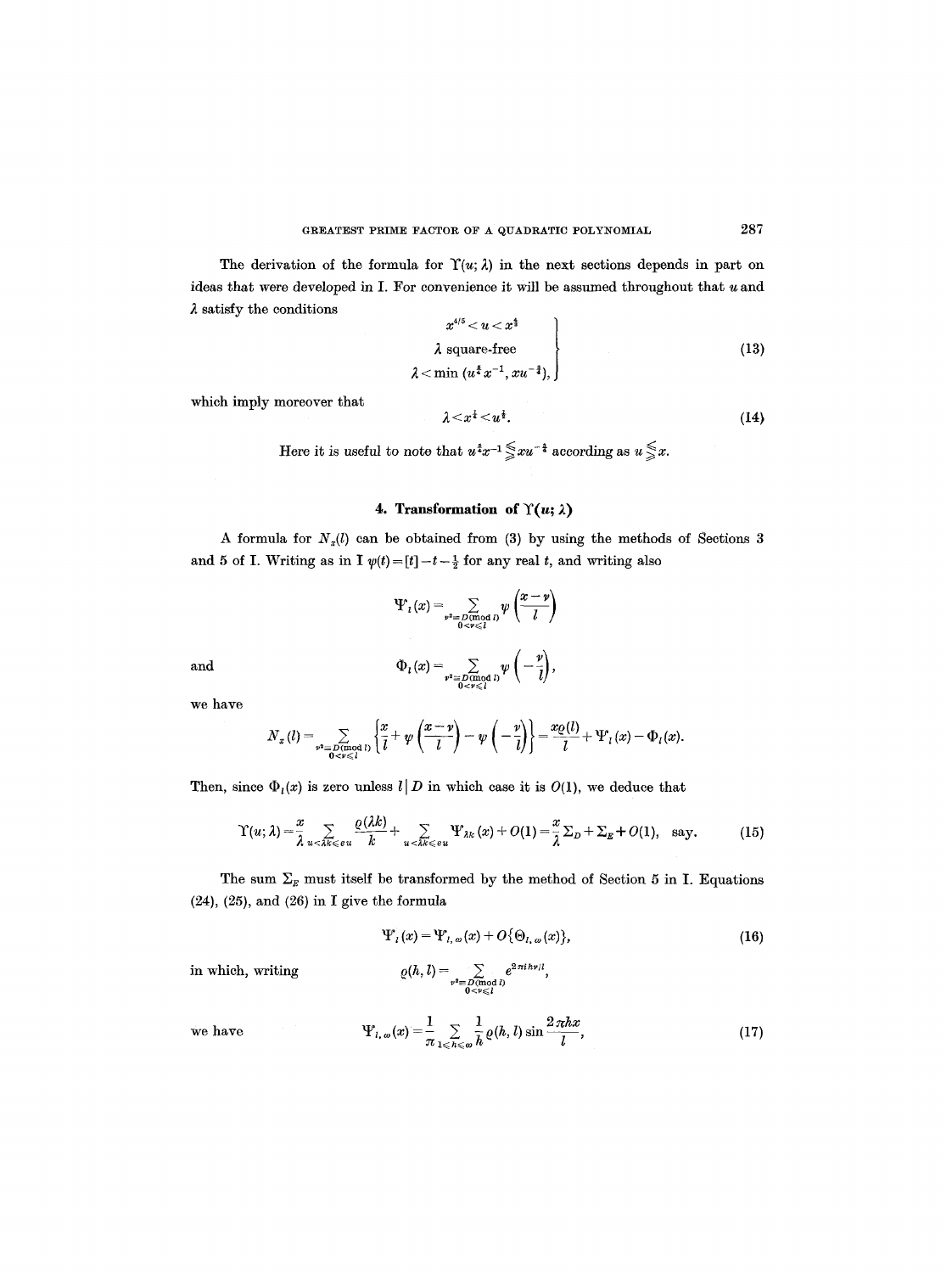$$
\Theta_{l,\,\omega}(x) = \frac{1}{2} C_0(\omega) \varrho(l) + \sum_{h=1}^{\infty} C_h(\omega) \varrho(h,l) \cos \frac{2\pi hx}{l},\tag{18}
$$

and

$$
C_h(\omega) = \begin{cases} O\left(\frac{\log \omega}{\omega}\right), & \text{always,} \\ O\left(\frac{\omega}{h^2}\right), & \text{if } h > 0, \end{cases}
$$
 (19)

where  $\omega = \omega(x, u, \lambda) \ge 2$ . We deduce from (15), (16), (17), and (18) that

$$
\Sigma_E = \frac{1}{\pi} \sum_{1 \leq h \leq \omega} \frac{1}{h} \sum_{u < \lambda k \leq \epsilon u} \varrho(h, \lambda k) \sin \frac{2\pi hx}{\lambda k} + O\left(\frac{1}{2} C_0(\omega) \sum_{u < \lambda k \leq \epsilon u} \varrho(\lambda k) + \sum_{h=1}^{\infty} C_h(\omega) \sum_{u < \lambda k \leq \epsilon u} \varrho(h, \lambda k) \cos \frac{2\pi hx}{\lambda k}\right). \tag{20}
$$

Next let  $P_{\lambda}^{\pm}(h, u)$  and  $P_{\lambda}(y)$  be given by

$$
\mathsf{P}_{\lambda}^{\pm}(h, u) = \mathsf{P}_{\lambda}^{\pm}(h, u, x) = \sum_{u < \lambda k \leq e u} \varrho(h, \lambda k) e^{\pm 2\pi i h x / \lambda k}
$$
  
and  

$$
\mathsf{P}_{\lambda}(y) = \sum_{0 < \lambda k \leqslant y} \varrho(\lambda k),
$$

so that, since  $\rho(h, \lambda k)=\rho(-h, \lambda k)$ , we have the properties

$$
|P_{\lambda}^{+}(h, u)| = |P_{\lambda}^{-}(h, u)| = S_{\lambda}(h, u), \text{ say,}
$$
\n
$$
S_{\lambda}(h, u) \leq P_{\lambda}(eu).
$$
\n(21)

and

Then, by 
$$
(19)
$$
 and  $(20)$ ,

$$
\Sigma_{E} = O\left(\sum_{1 \leq h \leq \omega} \frac{S_{\lambda}(h, u)}{h}\right) + O\left(\frac{\log \omega P_{\lambda}(eu)}{\omega}\right)
$$
  
+ 
$$
O\left(\frac{\log \omega}{\omega} \sum_{1 \leq h \leq \omega} S_{\lambda}(h, u)\right) + O\left(\omega \sum_{\omega < h \leq \omega^{2}} \frac{S_{\lambda}(h, u)}{h^{2}}\right) + O\left(\omega P_{\lambda}(eu) \sum_{h > \omega^{2}} \frac{1}{h^{2}}\right)
$$
  
= 
$$
O\left(\log \omega \sum_{1 \leq h \leq \omega} \frac{S_{\lambda}(h, u)}{h}\right) + O\left(\omega \sum_{\omega < h \leq \omega^{2}} \frac{S_{\lambda}(h, u)}{h^{2}}\right) + O\left(\frac{\log \omega P_{\lambda}(eu)}{\omega}\right)
$$
  
= 
$$
O(\log \omega \Sigma_{E}') + O(\omega \Sigma_{E}'') + O\left(\frac{\log \omega P_{\lambda}(eu)}{\omega}\right), \text{ say.}
$$
 (22)

A formula for  $\Sigma_{\scriptscriptstyle{D}}$  will be obtained in the next section, while the estimate for  $\Sigma_{\scriptscriptstyle{E}}$  will flow from the upper bound to be derived later for  $P^{\pm}_{\lambda}(h, u)$ .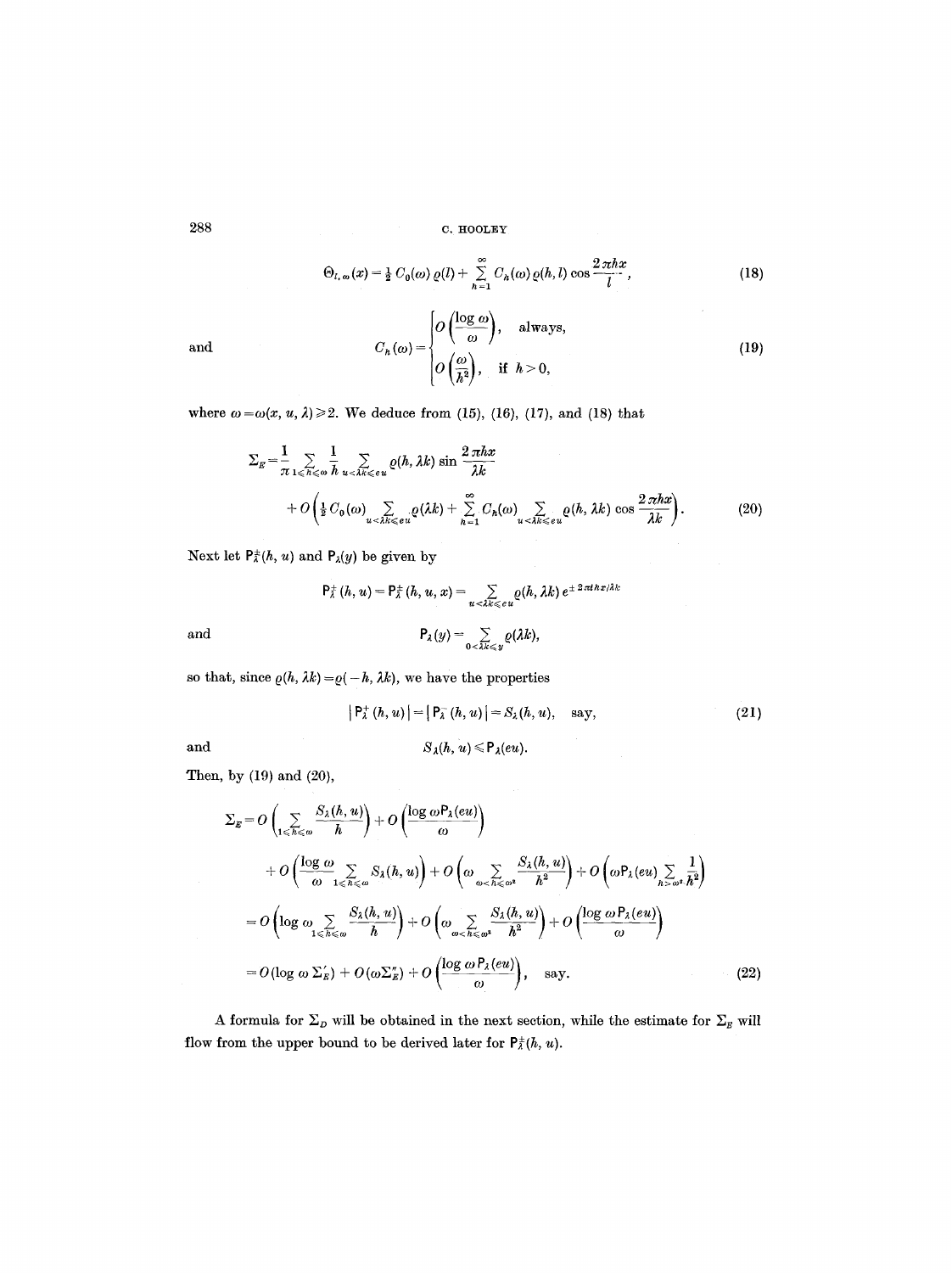#### **5. Estimation of**  $\Sigma<sub>D</sub>$

We express the Dirichlet series

$$
g_{\lambda}(s)=\sum_{k=1}^{\infty}\frac{\varrho(\lambda k)}{k^{s}}
$$

for general square-free  $\lambda$  in terms of the special series  $g(s)$  obtained by taking  $\lambda = 1$ , in order to avail ourselves of results already obtained in Section 4 of I.

We have, by Euler's identity, for  $\sigma > 1$ 

$$
g_{\lambda}(s) = \prod_{p \mid \lambda} \left( \sum_{\alpha=0}^{\infty} \frac{\varrho(p^{\alpha})}{p^{\alpha s}} \right) \prod_{p \mid \lambda} \left( \sum_{\alpha=0}^{\infty} \frac{\varrho(p^{\alpha+1})}{p^{\alpha s}} \right).
$$

Now, if  $p \nmid 2D$ , then  $\rho(p) = \rho(p^{\beta})$  for  $\beta > 1$ ; also, if  $p(2D)$ , then  $\rho(p)=1$  but  $\rho(p^{\beta})=0$  for  $\beta$  > 1, since(1)  $D=2, 3 \pmod{4}$ . Therefore

$$
g_{\lambda}(s) = \prod_{p \mid \lambda} \left( \sum_{\alpha=0}^{\infty} \frac{\varrho(p^{\alpha})}{p^{\alpha s}} \right) \prod_{\substack{p \mid \lambda \\ p \mid \lambda}} \varrho(p) \left( 1 - \frac{1}{p^s} \right)^{-1} = \varrho(\lambda) \prod_{p \mid \lambda} \left( \sum_{\alpha=0}^{\infty} \frac{\varrho(p^{\alpha})}{p^{\alpha s}} \right) \prod_{\substack{p \mid \lambda \\ p \mid \lambda}} \left( 1 - \frac{1}{p^s} \right)^{-1}.
$$

Consequently, dividing this equation by the special equation derived from it by setting  $\lambda = 1$ , we obtain

$$
\frac{g_{\lambda}(s)}{g(s)} = \varrho(\lambda) \prod_{p \mid \lambda} \left( \sum_{\alpha=0}^{\infty} \frac{\varrho(p^{\alpha})}{p^{\alpha s}} \right)^{-1} \prod_{\substack{p \mid \lambda \\ p \mid 2}} \left( 1 - \frac{1}{p^{s}} \right)^{-1}.
$$

To evaluate this let us consider the case  $\rho(\lambda) > 0$ . Here the value of  $\rho(p^{\alpha})$  for  $\alpha > 0$  in the first product is 2 unless  $p|2D$  in which event its value is 1 for  $\alpha=1$  and is 0 for  $\alpha>1$ . Therefore the first product is

$$
\prod_{\substack{p| \lambda \\ p \nmid 2D}} \left(1 + \frac{2}{p^s} + \frac{2}{p^{2s}} + \ldots \right)^{-1} \prod_{\substack{p| \lambda \\ p \mid 2D}} \left(1 + \frac{1}{p^s}\right)^{-1} = \prod_{p| \lambda} \left(1 + \frac{1}{p^s}\right)^{-1} \prod_{\substack{p| \lambda \\ p \nmid 2D}} \left(1 - \frac{1}{p^s}\right).
$$
\n
$$
\text{Consequently} \qquad g_{\lambda}(s) = \varrho(\lambda) \, g(s) \prod_{p| \lambda} \left(1 + \frac{1}{p^s}\right)^{-1},\tag{23}
$$

which result still clearly holds when  $\rho(\lambda)=0$ . In the subsequent application of (23) it will be convenient to write

$$
\prod_{p\mid\lambda}\left(1+\frac{1}{p^s}\right)^{-1}=\sum_{l=1}^{\infty}\frac{a_{l,\lambda}}{l^s}.
$$

<sup>&</sup>lt;sup>(1)</sup> This hypothesis is necessary for the statement to be true for  $p = 2$ .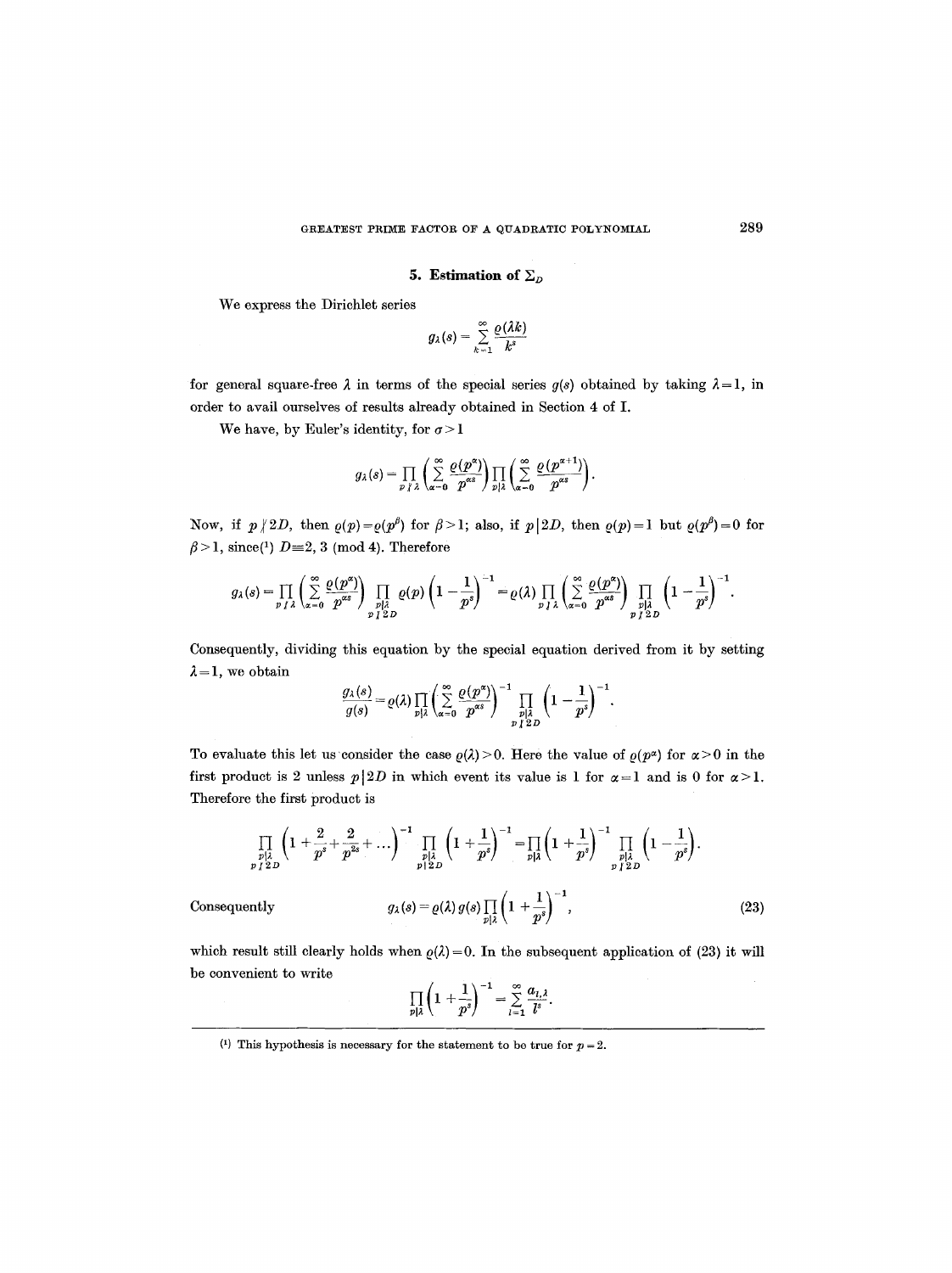The next stage is to evaluate  $P_{\lambda}(y)$ . Using (23) we have

$$
\mathsf{P}_{\lambda}(y) = \varrho(\lambda) \sum_{lm \leqslant y/\lambda} a_{l,\lambda} \varrho(m) = \varrho(\lambda) \sum_{l \leqslant y/\lambda} a_{l,\lambda} \sum_{m \leqslant y/\lambda l} \varrho(m).
$$

The inner sum can be evaluated by both equation (7) and Lemma 2 in I, which give when  $D$  is square-free and congruent to 2, 3 (mod 4)

$$
\sum_{m \leqslant z} \varrho(m) = \frac{zL(1)}{\zeta(2)} + O(z^{\frac{3}{2}}),
$$
\nwhere

\n
$$
L(s) = \sum_{l=1}^{\infty} \left(\frac{D}{l}\right) \frac{1}{l^s}.
$$
\n(24)

This yields

$$
P_{\lambda}(y) = \frac{\varrho(\lambda) yL(1)}{\lambda \zeta(2)} \sum_{l \leq y/\lambda} \frac{a_{l,\lambda}}{l} + O\left(\frac{\varrho(\lambda) y^{\frac{3}{2}}}{\lambda^{\frac{3}{2}}} \sum_{l \leq y/\lambda} \frac{|a_{l,\lambda}|}{l^{\frac{3}{2}}}\right)
$$
  
\n
$$
= \frac{\varrho(\lambda) yL(1)}{\lambda \zeta(2)} \prod_{p|\lambda} \left(1 + \frac{1}{p}\right)^{-1} + O\left(\frac{\varrho(\lambda) y}{\lambda} \sum_{l > y/\lambda} \frac{|a_{l,\lambda}|}{l}\right) + O\left(\frac{\varrho(\lambda) y^{\frac{3}{2}}}{\lambda^{\frac{3}{2}}} \sum_{l \leq y/\lambda} \frac{|a_{l,\lambda}|}{l^{\frac{3}{2}}}\right).
$$
  
\nIn this  
\n
$$
\sum_{l > y/\lambda} \frac{|a_{l,\lambda}|}{l} < \frac{\lambda^{\frac{1}{2}}}{y^{\frac{1}{2}}} \sum_{l > y/\lambda} \frac{|a_{l,\lambda}|}{l^{\frac{3}{2}}},
$$

therefore 
$$
P_{\lambda}(y) = \frac{\varrho(\lambda) y L(1)}{\lambda \zeta(2)} \prod_{p \mid \lambda} \left(1 + \frac{1}{p}\right)^{-1} + O\left(\frac{\varrho(\lambda) y^{\frac{3}{2}}}{\lambda^{\frac{3}{2}}} \sum_{l=1}^{\infty} \frac{|a_{l,\lambda}|}{l^{\frac{3}{2}}}\right)
$$

$$
= \frac{\varrho(\lambda) y L(1)}{\lambda \zeta(2)} \prod_{p \mid \lambda} \left(1 + \frac{1}{p}\right)^{-1} + O\left(\frac{\varrho(\lambda) \sigma_{-\frac{3}{2}}(\lambda) y^{\frac{3}{2}}}{\lambda}\right).
$$
(25)

We pass from this to the required formula for  $\Sigma_D$  by partial summation. Substituting (25) in the formula

$$
\Sigma_D = \lambda \int_u^{eu} \frac{dP_\lambda(t)}{t} = \frac{eu}{u} \left[ \frac{\lambda P_\lambda(t)}{t} \right] + \lambda \int_u^{eu} \frac{P_\lambda(t) dt}{t^2},
$$

we obtain after a short calculation

$$
\Sigma_D = \varrho(\lambda) \prod_{p \mid \lambda} \left(1 + \frac{1}{p}\right)^{-1} \frac{L(1)}{\zeta(2)} \int_u^{eu} \frac{dt}{t} + O\left(\frac{\varrho(\lambda) \sigma_{-\frac{3}{4}}(\lambda) \lambda^{\frac{1}{4}}}{u^{\frac{1}{4}}}\right),
$$

since the contribution to the term in square brackets due to the explicit part in (25) vanishes, Consequently

$$
\Sigma_D = \varrho(\lambda) \prod_{p|\lambda} \left( 1 + \frac{1}{p} \right)^{-1} \frac{L(1)}{\zeta(2)} + O\left( \frac{\lambda^{1+\epsilon}}{u^1} \right). \tag{26}
$$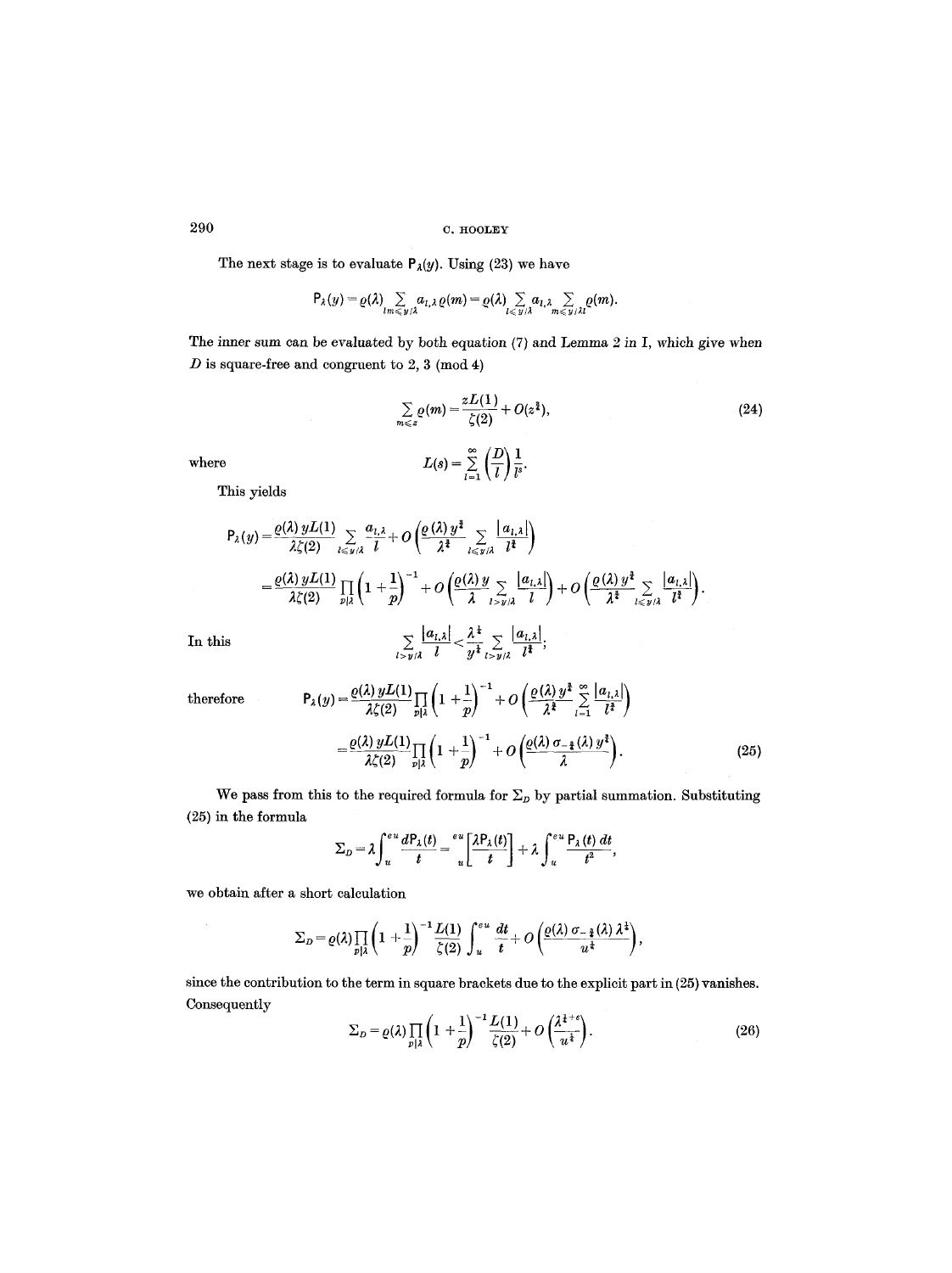### GREATEST PRIME FACTOR OF A QUADRATIC POLYNOMIAL  $291$

## **6. Estimation of**  $P_{\lambda}(h, u)$

In general principle the method follows Section 6 in I although there is a considerable divergence in details owing to our different requirements here. Evidently it is enough to restrict our attention to the sum  $P^+(h, u)$ , from which for brevity it is now appropriate to omit the  $+$  symbol.

Let  $ax^2+2bxy+cy^2$  be a binary quadratic form of determinant D. Then, if

$$
\lambda k = ar^2 + 2 \, brs + cs^2
$$

be a typical primitive representation of  $\lambda k$  by the form, a typical value of  $\nu/\lambda k$  in  $\rho(h, \lambda k)$ is given for  $s \neq 0$  by

$$
\frac{v}{\lambda k} = -\frac{\bar{s}}{r} + \frac{br + cs}{r(ar^2 + 2 brs + cs^2)},\tag{27}
$$

where  $s\bar{s} \equiv 1 \pmod{r}$ , and is also given for  $r \neq 0$  by

$$
\frac{\nu}{\lambda k} = \frac{\bar{r}}{s} - \frac{ar + bs}{s(ar^2 + 2\,br + cs^2)},\tag{28}
$$

where  $r\bar{r}$ =1 (mod s). Furthermore

$$
\frac{x}{\lambda k} = \frac{x}{ar^2 + 2\,brs + cs^2}.\tag{29}
$$

Therefore, defining  $\theta_{r,s}$  to be the expression for

$$
\frac{\nu}{\lambda k}+\frac{x}{\lambda k}
$$

in terms of  $r$ ,  $s$  given by  $(29)$  and one of  $(27)$  and  $(28)$ , we have

$$
P_{\lambda}(h, u) = \sum_{a, b, c} \sum_{\substack{u < ar^2+2 \text{ bits} + cs^2 \leq u \\ ar^2 + 2 \text{ bits} + cs^2 \leq 0 (\text{mod } \lambda) \\ (r, s) = 1; (M)}} e^{2\pi i h \theta_{r, s}},
$$

where  $a, b, c$  in the outer sum indicates summation over a set of representative forms of determinant  $D$ , and where  $(M)$  indicates that only one representation from each possible set of representations is to be included. Since  $u > 0$  and D is negative, the forms will be positive and therefore  $a, c > 0$ . Also  $a, b$ , and  $c$  may be regarded as being bounded (choose, for example, the representative forms to be reduced forms). We deduce that

$$
P_{\lambda}(h, u) = \sum_{a, b, c} \varepsilon_{a, b, c} \sum_{\substack{u < ar^{2} + 2 \text{ or } s + cs^{2} \leq eu \\ ar^{2} + 2 \text{ or } s + cs^{2} \leq eu \\ (r, s) = 1}} e^{2\pi i h \theta_{r, s}}, \tag{30}
$$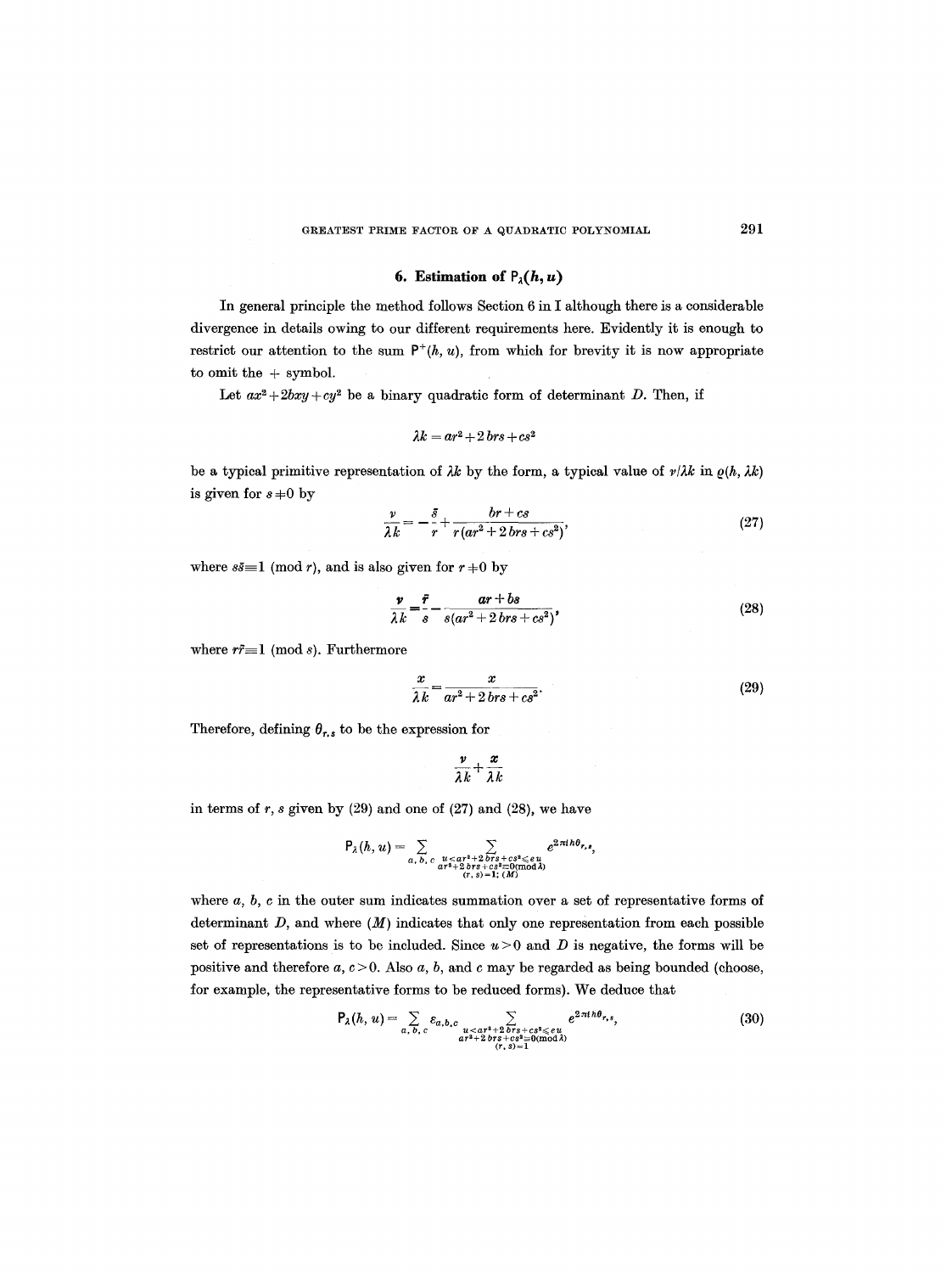# $292$  c.  $h_{\text{HODLEY}}$

where  $\varepsilon_{a,b,c}$  is either  $\frac{1}{2}$ ,  $\frac{1}{4}$ , or  $\frac{1}{6}$ . The estimation is continued by expressing the inner sum as

$$
\sum_{\substack{u < ar^2 + 2 \text{ } brs + cs^3 \leq u \\ ar^2 + 2 \text{ } brs + cs^3 \leq 0 \text{ mod } \lambda}} e^{2\pi i h\theta_{r,s}} = \sum_{|s| < |r|} + \sum_{|r| < |s|} + \sum_{|r| = |s|-1} = \sum_{r} + \sum_{G} + O(1), \text{ say,} \qquad (31)
$$

and then considering  $\Sigma_F$  and  $\Sigma_G$ .

An estimate for an exponential sum similar to Kloosterman's sum is required. This is obtained by proving successively a number of lemmata.

LEMMA 1. If h,  $r=0$ ;  $0 \leq \xi_2 - \xi_1 \leq 2|r|$ ; and  $h_1$  be a given integer, then we have

$$
\sum_{\substack{\xi_1\leqslant s\leqslant\xi_2\\ (r,s)=1}}\exp\left(\frac{2\,\pi i (h_1s-h\tilde s)}{r}\right)=O[\big|r\big|^{ \frac{1}{2}+\varepsilon}\{(h,r)\}^{\frac{1}{2}}].
$$

This result on an "incomplete sum", which may be inferred by a well known method from Lemma 2 of [2], depends essentially on Weil's estimate for the Kloosterman sum.

LEMMA 2. The result of Lemma 1 still holds if  $h_1$  be any real number.

This can be deduced from Lemma 1 by a method due to Estermann. Let  $h_2 = [h_1]$ so that  $h_1 = h_2 + h_3$  where  $0 \le h_3 \le 1$  . Then, since

$$
\exp\left(\frac{2\pi i (h_1s-h\bar{s})}{r}\right)=\left\{\exp\left(\frac{2\pi i (h_2s-h\bar{s})}{r}\right)\right\}\left\{\exp\left(\frac{2\pi i h_3s}{r}\right)\right\},\,
$$

we derive the result by applying partial summation and Lemma 1 with  $h_2$  in place of  $h_1$ .

 $L$ EMMA 3. If h,  $r = 0$  and  $0 \leq \xi_2 - \xi_1 \leq 2|r|$ , then

 $s$ :

$$
\sum_{\substack{\xi_1\leqslant s\leqslant \xi_1\\ \exists v \ (\text{mod } \lambda)\\ (r,s)=1}}\exp\left(-\frac{2\,\pi i h \bar s}{r}\right)=O[\lvert r\rvert^{\frac{1}{2}+\varepsilon}\{(h,r)\}^{\frac{1}{2}}].
$$

The sinister side of the above equation is equal to

$$
\frac{1}{\lambda} \sum_{\substack{\xi_i \leqslant s \leqslant \xi_i \\ (r,s)=1}} \exp\left(-\frac{2\pi i h\bar{s}}{r}\right) \sum_{\varrho=1}^{\lambda} \exp\left(\frac{2\pi i \varrho (s-v)}{\lambda}\right)
$$
\n
$$
= \frac{1}{\lambda} \sum_{\varrho=1}^{\lambda} \exp\left(-\frac{2\pi i \varrho v}{\lambda}\right) \sum_{\substack{\xi_i \leqslant \xi_i \\ (r,s)=1}} \exp\left(\frac{2\pi i (\varrho r \lambda^{-1} s - h\bar{s})}{r}\right) = O[|r|^{\frac{1}{2}+\varepsilon} \{(h,r)\}^{\frac{1}{2}}],
$$

on applying Lemma 2 to the inner sum.

Two other lemmata will also be needed. The first is similar to Lemma 1 in I but is easier to prove.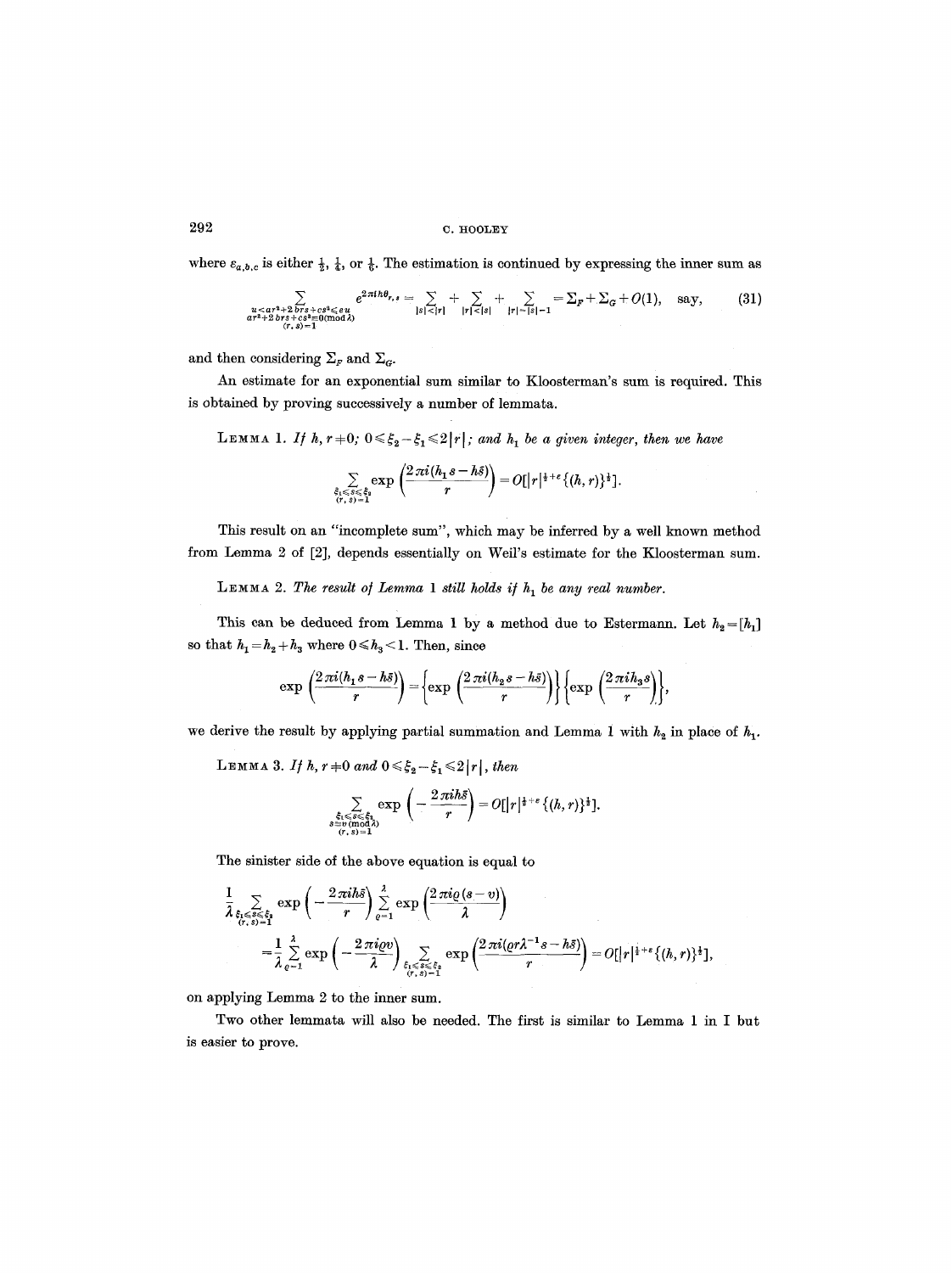**LEMMA 4.** If  $h+0$  and  $y\geq 1$ , we have

$$
\sum_{l\leqslant y}\big\{(h,l)\}^{\frac{1}{2}}=O\{y\sigma_{-\frac{1}{2}}(h)\}.
$$

LEMMA 5. Let (a, b, c) be one of the forms that appear in equation (30). Then, if, for *any given r,*  $\Omega_r(\lambda)$  be the number of roots in v of the congruence

$$
ar^2+2brv+cv^2\equiv 0\ (\mathrm{mod}\ \lambda),
$$

*we have* 

$$
\Omega_r(\lambda)=O\{d(\lambda)\}
$$

*<i>for any square-free number*  $\lambda$ *.* 

If  $p \nmid c$ , then  $\Omega_r(p)$  is at most 2, whereas, if  $p \mid c$ , then  $\Omega_r(p)$  is at most p and therefore at most c. Since  $\Omega_r(\lambda)$  is a multiplicative function of  $\lambda$  and since c has a bounded number of prime factors, the lemma follows.

We direct our attention to  $\Sigma_F$ . The condition  $ar^2 + 2brs + cs^2 \leq e^2u$  implies that

 $|r| \leqslant E u^{\frac{1}{2}}$ 

where  $E = (-ce/D)^{\frac{1}{2}}$ ; on the other hand the condition  $ar^2 + 2brs + cs^2 > u$  in conjunction with  $|s| < |r|$  implies that

$$
\left\vert r\right\vert >Gu^{1},
$$

where  $G = (a+2|b| + c)^{-\frac{1}{2}}$ . Hence

$$
\Sigma_F = \sum_{\substack{G \, u^{\frac{1}{2}} < |r| \le E \, u^{\frac{1}{2}}} \sum_{\substack{u < ar^{2} + 2 \, brs + cs^{2} \le eu \\ ar^{2} + 2 \, brs + cs^{2} \le 0 \, (\text{mod } \lambda)}} e^{2 \pi i h \theta_{r,s}} = \sum_{\substack{G \, u^{\frac{1}{2}} < |r| \le E \, u^{\frac{1}{2}} \\ dr^{2} < |r| \le Eu^{\frac{1}{2}}}} \Sigma_{F, r}, \quad \text{say.} \tag{32}
$$

Since in the inner sum the inequalities

$$
-r
$$

$$
\frac{1}{c^2}(cu+Dr^2)<\left(s+\frac{br}{c}\right)^2\leqslant\frac{1}{c^2}(ceu+Dr^2)
$$

must hold, we see that for given  $r$  there are either no values of  $s$  or the values of  $s$  range through all the integer values in one or two intervals contained in the interval  $(-r, r)$ . To estimate  $\Sigma_{F,r}$  we are thus led to consider the sum

$$
\Sigma_{F,\,r} = \sum_{\substack{\xi_1(r) \leqslant s \leqslant \xi_2(r)\\ ar^2 + 2\, br + cs^2 = 0 \, (\text{mod }\lambda)\\ (r,\,s) = 1}} e^{2\,\pi\, i\,h\theta_{r,\,s}},
$$

in which  $-r < \xi_1 \leq \xi_2 < r$ .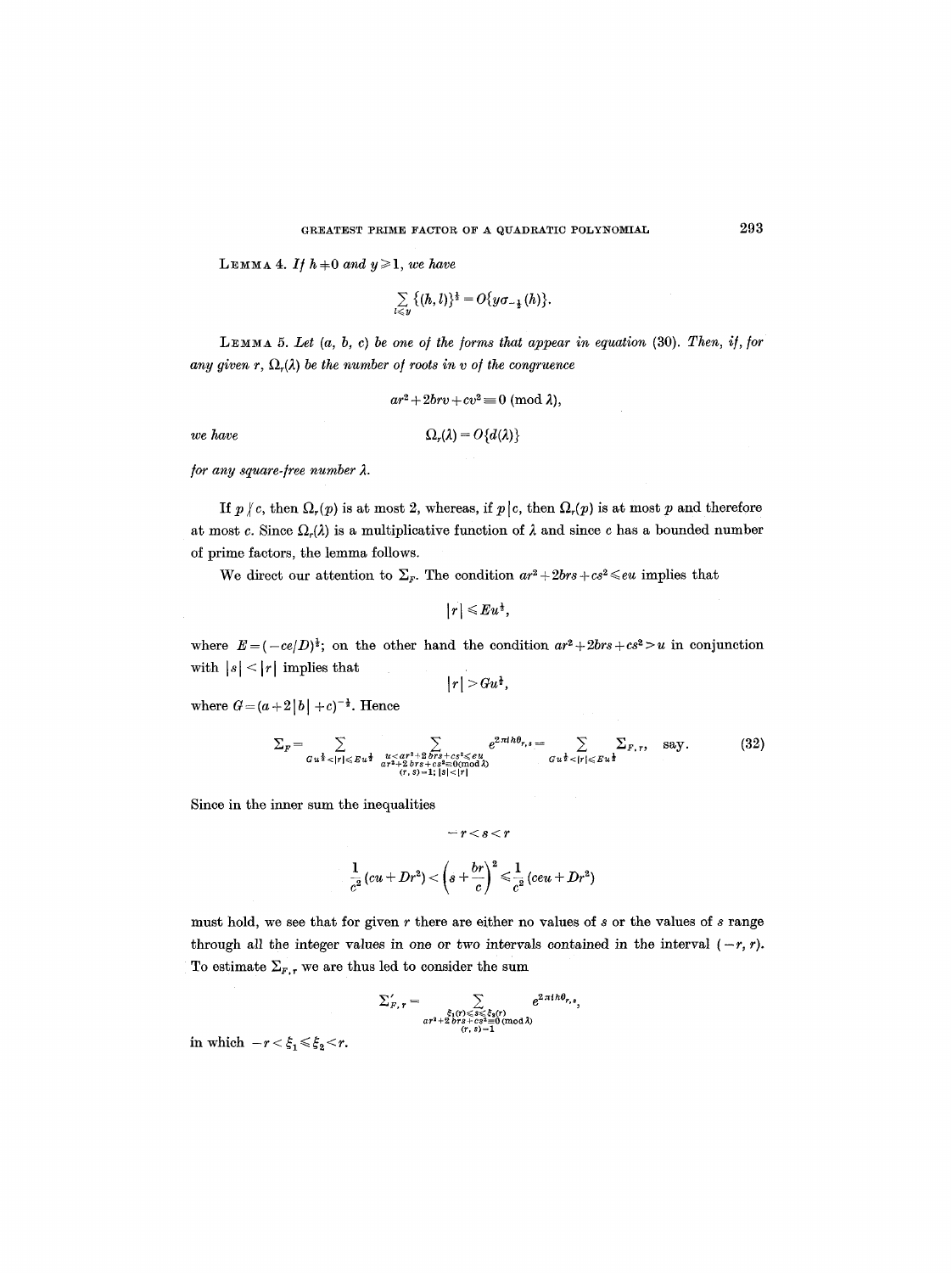We have

$$
\sum_{r, r}^{\prime} = \sum_{\substack{ar^2+2 \, brv + cv^2 \equiv 0 \, (\text{mod } \lambda)}} \sum_{\substack{\xi_1(r) \leq s \leq \xi_3(r) \\ s \equiv v \, (\text{mod } \lambda)}} e^{2 \pi i h \theta_{r,s}} = \sum_{\substack{ar^2+2 \, brv + cv^2 \equiv 0 \, (\text{mod } \lambda) \\ 0 < v \leq \lambda}} \sum_{\substack{r, r, v, \\ s \equiv v \, (\text{mod } \lambda)}}^{\prime} \xi_1(r) \leq s \leq \xi_3(r)} \tag{33}
$$
\nWriting

\n
$$
\varphi(r, s) = \exp\left(\frac{2 \pi i h (br + cs)}{r (ar^2 + 2 \, brs + cs^2)} + \frac{2 \pi i h x}{ar^2 + 2 \, brs + cs^2}\right),
$$

we have from (27), (29), and (33)

$$
\Sigma'_{F,\,r,\,v}=\sum_{\substack{\xi_1(r)\leqslant s\leqslant\xi_2(r)\\s\equiv v\,(\text{mod}\,3)\\(r,\,s)=1}}\exp\left(-\frac{2\,\pi i h\bar{s}}{r}\right)\varphi(r,\,s),
$$

which when transformed by partial summation becomes

$$
\Sigma'_{F,\tau,\,v} = \sum_{\xi_1(r) \leq \mu \leq \xi_2(r)} g(\mu) \left\{ \varphi(r,\mu) - \varphi(r,\mu+1) \right\} + g([\xi_2(r)]) \varphi(r, [\xi_2(r)]+1), \tag{34}
$$
\n
$$
g(\mu) = \sum_{\mu} \exp\left(-\frac{2\pi i \hbar \xi}{\mu}\right).
$$

where

$$
g(\mu) = \sum_{\substack{\xi_1(\tau) \leq s \leq \mu \\ s \equiv v \pmod{\lambda} \\ (\tau, s) = 1}} \exp\left(-\frac{1}{r}\right)
$$

In (34) 
$$
\varphi(r,\mu)-\varphi(r,\mu+1)=O\left(\frac{|\cdot\cdot|}{|r|^3}\right),
$$

since  $|\mu| < |r|$  and  $ar^2 + 2br\mu + c\mu^2 \ge -Dr^2/c$ . Therefore, by this and Lemma 3,

$$
\Sigma'_{F,\,r,\,v} = O\left(\frac{x^{1+\varepsilon} |h| \{ (h,r) \}^{\frac{1}{2}}}{|r|^{\frac{5}{2}}}\sum_{\xi_1(r) \leq \mu \leq \xi_2(r)} 1 \right) + O(|r|^{\frac{1}{2}+\varepsilon} \{ (h,r) \}^{\frac{1}{2}})
$$
  
=  $O(x^{1+\varepsilon} |r|^{-\frac{3}{2}} |h| \{ (h,r) \}^{\frac{1}{2}}) + O(|r|^{\frac{1}{2}+\varepsilon} \{ h,r \}^{\frac{1}{2}}),$ 

from which we infer through (33) and Lemma 5 the first part of

$$
\left\{\n\begin{aligned}\n\sum_{F,\,r}^{'} &= O(x^{1+s} \, | \, r \, | \, -^{\frac{3}{2}} \, | \, h \, | \, \{(h,r)\}^{\frac{1}{2}}) + O(|\, r \, | \, \frac{1+s}{2} \, \{(h,r)\}^{\frac{1}{2}}).\n\end{aligned}\n\right.\n\tag{35}
$$

The second part follows from the first part by the discussion at the end of the previous paragraph.

We can complete the estimation of  $P_{\lambda}(h, u)$ . Firstly, by (32) and (35),

$$
\Sigma_F = O\left(x^{1+\epsilon} |h| \sum_{l > G} \frac{\{(h,l)\}^{\frac{1}{2}}}{l^{\frac{3}{2}}} \right) + O(u^{\frac{1}{4}+\epsilon} \sum_{l \leqslant E} \{(h,l)\}^{\frac{1}{2}}),
$$

and then, by Lemma 4,

 $\hat{\mathcal{A}}$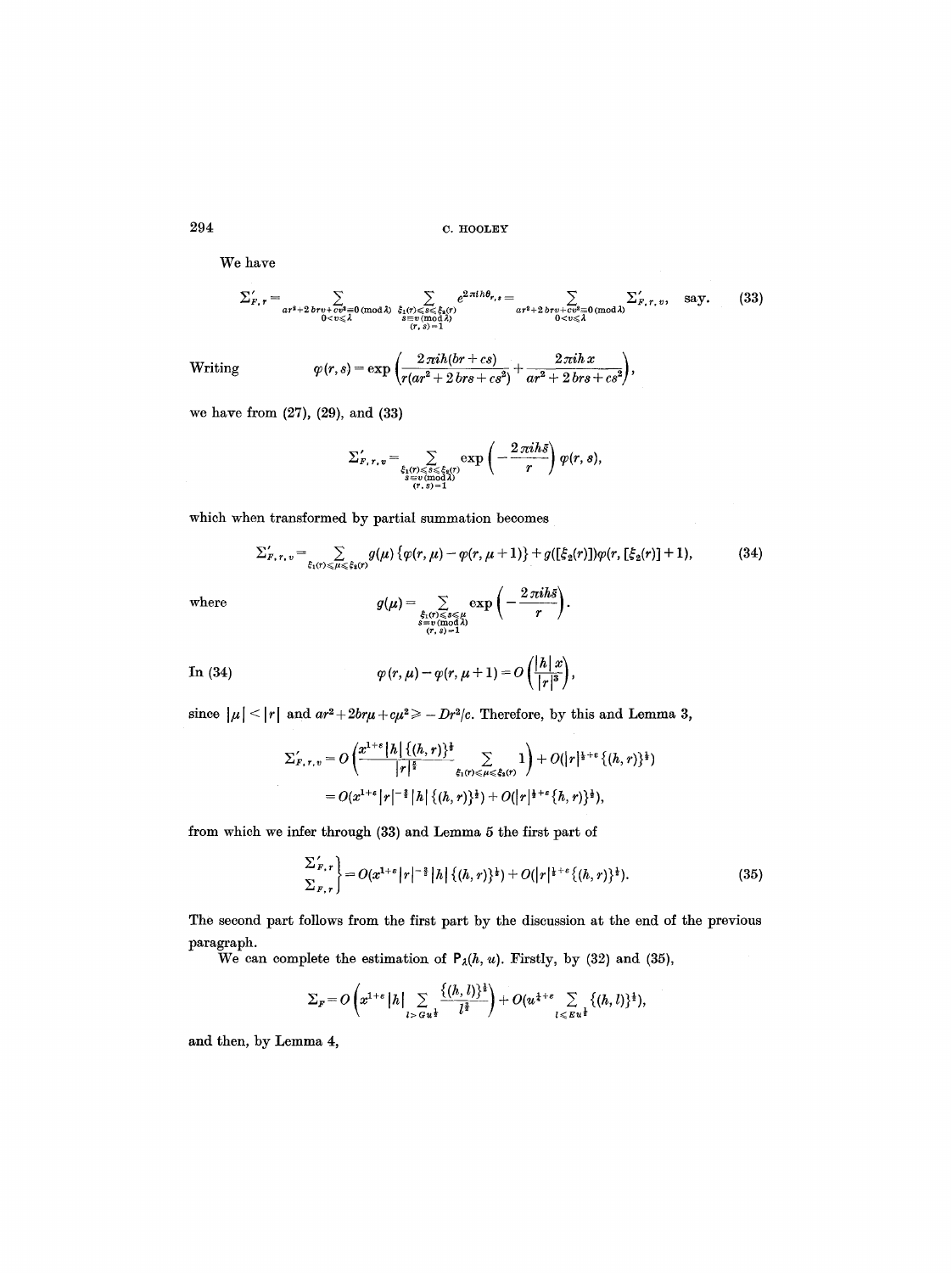GREATEST PRIME FACTOR OF A QUADRATIC POLYNOMIAL  $295$ 

$$
\Sigma_{F}=O(x^{1+\varepsilon}u^{-\frac{1}{4}}\left|h\right|\sigma_{-\frac{1}{4}}(h))+O(u^{\frac{3}{4}+\varepsilon}\sigma_{-\frac{1}{4}}(h)).
$$

Since we see in turn through (31) and (30) that  $\Sigma_G$  and  $P_{\lambda}(h, u)$  satisfy a similar inequality, we have finally that

$$
\mathsf{P}_{\lambda}(h, u) = O(x^{1+\varepsilon}u^{-\frac{1}{4}}|h|\sigma_{-\frac{1}{4}}(h)) + O(u^{\frac{3}{4}+\varepsilon}\sigma_{-\frac{1}{4}}(h)).\tag{36}
$$

# 7. Estimation of  $\Sigma_g$  and  $\Upsilon(u; \lambda)$

The estimate for  $\Sigma_g$  follows from (21), (22), and (36). Firstly we have

$$
\Sigma'_{E} = O(x^{1+\varepsilon} u^{-\frac{1}{4}} \sum_{1 \leqslant h \leqslant \omega} \sigma_{-\frac{1}{2}}(h)) + O\left(u^{\frac{3}{4}+\varepsilon} \sum_{1 \leqslant h \leqslant \omega} \frac{\sigma_{-\frac{1}{2}}(h)}{h}\right) \\
= O(\omega x^{1+\varepsilon} u^{-\frac{1}{4}}) + O(u^{\frac{3}{4}+\varepsilon} \log \omega). \tag{37}
$$

Next 
$$
\sum_{E}'' = O\left(x^{1+\epsilon}u^{-\frac{1}{4}}\sum_{\omega \leq h \leq \omega^{2}}\frac{\sigma_{-\frac{1}{2}}(h)}{h}\right) + O\left(u^{\frac{3}{4}+\epsilon}\sum_{h > \omega}\frac{\sigma_{-\frac{1}{2}}(h)}{h^{2}}\right)
$$

$$
= O(x^{1+\epsilon}u^{-\frac{1}{2}}\log \omega) + O(\omega^{-1}u^{\frac{3}{4}+\epsilon}), \qquad (38)
$$

while, by (25),

$$
P_{\lambda}(eu) = O\left(\frac{d(\lambda) u}{\lambda}\right).
$$
 (39)

Therefore, by (22), (37), (38), and (39),

$$
\Sigma_{E} = O(\omega \log \omega \cdot x^{1+\epsilon} u^{-\frac{1}{4}}) + O(u^{\frac{3}{4}+\epsilon} \log^{2} \omega) + O\left(\frac{u^{1+\epsilon} \log \omega}{\omega \lambda}\right).
$$

Let  $\omega$  be chosen so that  $\omega x u^{-\frac{1}{4}} = 4u\omega^{-1}\lambda^{-1}$  with the consequence that

$$
\omega = 2 u^{\frac{5}{8}} x^{-\frac{1}{2}} \lambda^{-\frac{1}{2}} > 2
$$

by (13). Substituting this value of  $\omega$  we obtain finally

$$
\Sigma_E = O(x^{\frac{1}{2}+\epsilon}u^{\frac{2}{3}}\lambda^{-\frac{1}{2}}) + O(u^{\frac{3}{4}+\epsilon}) = O(x^{\frac{1}{2}+\epsilon}u^{\frac{2}{3}}\lambda^{-\frac{1}{2}}),\tag{40}
$$

 $\sim$   $\sim$ 

since  $u^2 \leq x^{\frac{1}{2}} u^{\frac{3}{2}} \lambda^{-\frac{1}{2}}$  by (13).

The estimate for  $\Upsilon(u; \lambda)$  is now immediate. Collecting together the results of (15), (26), and (40) we obtain

$$
\Upsilon(u;\,\lambda)=\frac{x_Q(\lambda)}{\lambda}\prod_{p|\lambda}\left(1+\frac{1}{p}\right)^{-1}\frac{L(1)}{\zeta(2)}+O(x^{\frac{1}{2}+\epsilon}u^{\frac{3}{2}}\lambda^{-\frac{1}{2}}),\qquad \qquad (41)
$$

since (13) implies that the error term due to (26) may be absorbed into that of due to (40).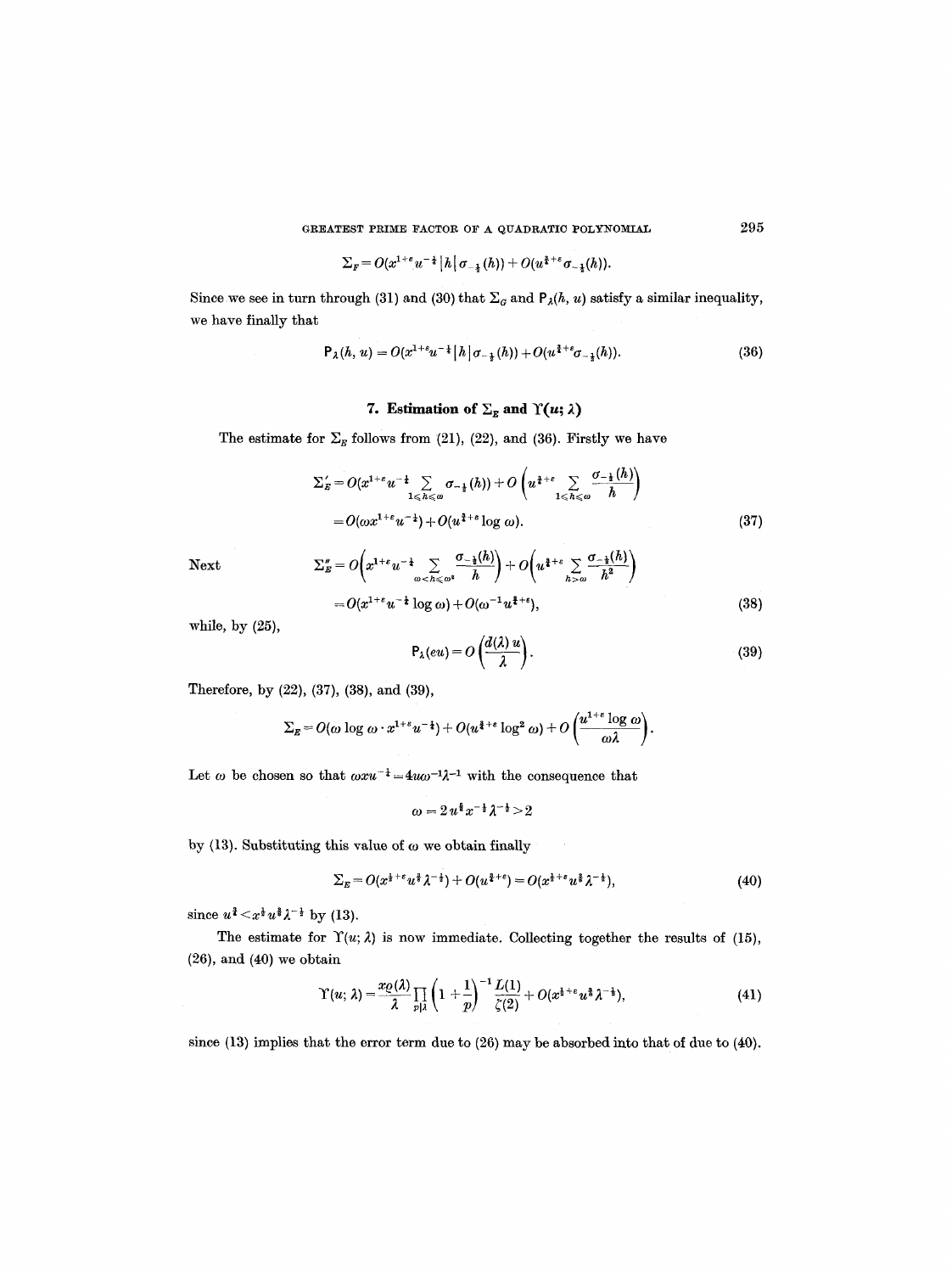## $296$  C. HOOLEY

## **8. Application of the sieve method**

A suitable formula for  $\Upsilon(u; \lambda)$  having been obtained, Selberg's sieve method [8] can be applied to the estimation of  $V_x(v)$  and  $W_x(w)$ .

Defining, as is customary in Selberg's method,  $\varrho_d = \varrho_d(z)$  by

$$
\varrho_d = \begin{cases} 1, \text{ if } d = 1, \\ \text{arbitrary real number, if } d \text{ be square-free} \, (1) \text{ and } 1 < d \leq z, \\ 0, \text{ otherwise,} \end{cases}
$$

we introduce the non-negative function

$$
(\sum_{d|n} Q_d)^2,
$$

which is equal to 1 when  $n$  is a prime number exceeding  $z$ .

In the estimation of  $V_x(v)$  it will be assumed that  $x \le v \le x^{\frac{1}{3}}$  and  $z \le x^{\frac{1}{2}}v^{-\frac{3}{8}}$  so that in particular v satisfies the first condition imposed on u by (13). Then, because  $z < v$ ,

$$
V_x(v) \leq \sum_{v < l \leq e} N_x(l) \left( \sum_{d|l} Q_d \right)^2 = \sum_{d_1, d_2 \leq z} Q_{d_1} Q_{d_2} \sum_{\substack{v < l \leq e \\ l \equiv 0 \pmod{[d_1, d_2]}}} N_x(l) = \sum_{d_1, d_2 \leq z} Q_{d_1} Q_{d_2} \Upsilon(v; [d_1, d_2]).
$$

Therefore, since  $[d_1, d_2]$  does not exceed  $xv^{-\frac{3}{4}}$  and may be regarded as being square-free, we have

$$
V_{x}(v) \leq \frac{xL(1)}{\zeta(2)} \sum_{d_{1}, d_{2} \leq z} \frac{\varrho_{d_{1}} \varrho_{d_{2}}}{f([d_{1}, d_{2})]} + O\left(x^{\frac{1}{2}+\epsilon} v^{\frac{2}{3}} \sum_{d_{1}, d_{2} \leq z} \frac{|\varrho_{d_{1}}| |\varrho_{d}|}{[d_{1}, d_{2}]^{\frac{1}{2}}}\right),
$$
(42)

by (41), where  $f(n)$  is the multiplicative function defined by

$$
\frac{1}{f(n)} = \frac{\varrho(n)}{n} \prod_{p|n} \left(1 + \frac{1}{p}\right)^{-1}.
$$

The first term in (42) is now minimized in the usual way. Setting

$$
f_1(m) = f(m) \prod_{p|m} \left(1 - \frac{1}{f(p)}\right), \quad (>0)
$$
  

$$
Y_x(v) \leq \frac{xL(1)}{\zeta(2) \sum\limits_{l \leq z} \frac{\mu^2(l)}{f_1(l)}} + O\left(x^{\frac{1}{2} + \epsilon} v^{\frac{3}{2}} \sum\limits_{d_1, d_2 \leq z} \frac{|Q_{d_1}| |Q_{d_2}|}{[d_1, d_2]^{\frac{1}{2}}}\right), \quad (43)
$$

we find that  $V$ 

 $(1)$  Although the condition that  $d_1$  be square-free is usually omitted (often incorrectly) at this stage of Selberg's sieve method, the condition is virtually implicit in the method. In a case such as this, where the function *f(n)* is not totally multiplieative, it is essential that the condition be imposed explicitly.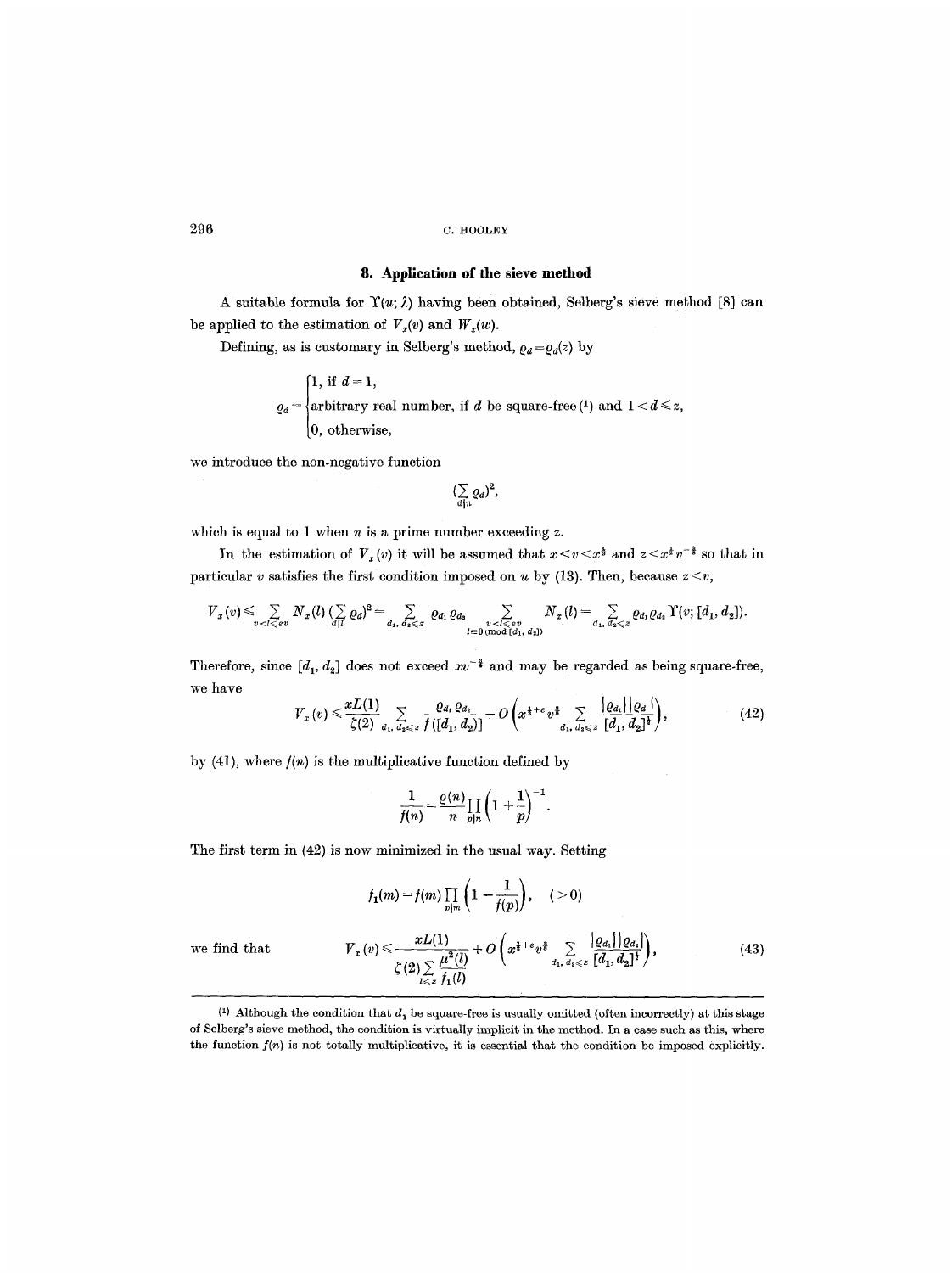where 
$$
|\varrho_d| \le \prod_{p|d} \left(1 - \frac{1}{f(p)}\right)^{-1} = O\{(\log \log 10 \, d)^2\} = O(x^e).
$$

To evaluate the first term in the dexter side of  $(43)$  let  $l_1$  indicate, generally, either 1 or any number composed entirely of prime factors that divide the square-free number  $l'$ , that is to say  $p | l_1$  implies  $p | l'$ . If  $p | 2D$  and  $\rho(p) > 0$ , then

$$
f_1(p) = \frac{p}{2} \left( 1 + \frac{1}{p} \right) - 1 = \frac{p}{2} \left( 1 - \frac{1}{p} \right)
$$
  
so that  

$$
\frac{1}{f_1(p)} = \frac{2}{p} \left( 1 - \frac{1}{p} \right)^{-1};
$$
  
also, if  $p \mid 2D$ , then  

$$
\frac{1}{f_1(p)} = \frac{1}{p}.
$$

also, if  $p \mid 2D$ , then

Therefore, as  $f_1(m)$  is a multiplicative function, we have for any square-free number  $l'$ 

$$
\frac{1}{f_1(l')} = \frac{\varrho(l')}{l'} \prod_{\substack{p \mid l' \\ p \nmid 2D}} \left(1 - \frac{1}{p}\right)^{-1} = \sum_{l_1=1}^{\infty} \frac{\varrho(l'l_1)}{l' l_1},
$$

the identity being trivial if  $\rho(l')=0$ . We deduce that as  $y\rightarrow\infty$ 

$$
\sum_{l \leq y} \frac{\mu^2(l)}{f_1(l)} = \sum_{l' \leq y} \frac{1}{f_1(l')} = \sum_{l' \leq y} \sum_{l_1=1}^{\infty} \frac{\varrho(l'l_1)}{l'l_1} \geq \sum_{m \leq y} \frac{\varrho(m)}{m} \geq (1 - \eta_1) \frac{L(1) \log y}{\zeta(2)},
$$
(44)

by (24) and partial summation.

The error term in (43) is

$$
O\left(x^{\frac{1}{2}+\epsilon}v^{\frac{3}{8}}\sum_{d_1, d_2\leq z}\frac{1}{[d_1, d_2]^{\frac{1}{2}}}\right)=O\left(x^{\frac{1}{2}+\epsilon}v^{\frac{3}{8}}\sum_{d\leq z}\sum_{\substack{d'_1, d'_2\leq z/d\\(d'_1, d'_2)=1}}\frac{1}{d^{\frac{1}{2}}d'_1^{\frac{1}{2}}d'_2^{\frac{1}{2}}}\right)
$$

$$
=O\left(x^{\frac{1}{2}+\epsilon}v^{\frac{3}{8}}\sum_{d\leq z}\frac{1}{d^{\frac{1}{2}}}\frac{z}{d}\right)=O(x^{\frac{1}{2}+\epsilon}v^{\frac{3}{8}}z).
$$
(45)

Choosing z to be  $x^{\frac{1}{2}-\eta}v^{-\frac{3}{2}}$  (consistent with earlier conditions), we deduce the required estimate

$$
V_x(v) < \frac{(1+\eta_2)x}{\log(x^{\frac{1}{2}}v^{-\frac{2}{3}})}
$$
\n(46)

from (43), (44) and (45).

The estimation of  $W_x(w)$  being very similar to that of  $V_x(v)$  after the first stage, we suppress all but the earlier details. Here we assume  $x^{4/5} \leq w \leq x$  and  $z \leq x^{2/7} w^{-3/14}$ . Then, since  $(1)$   $z \leq x$ ,

<sup>(1)</sup> This relates to the condition  $p \geq x$  in the definition of  $W_x(w)$ .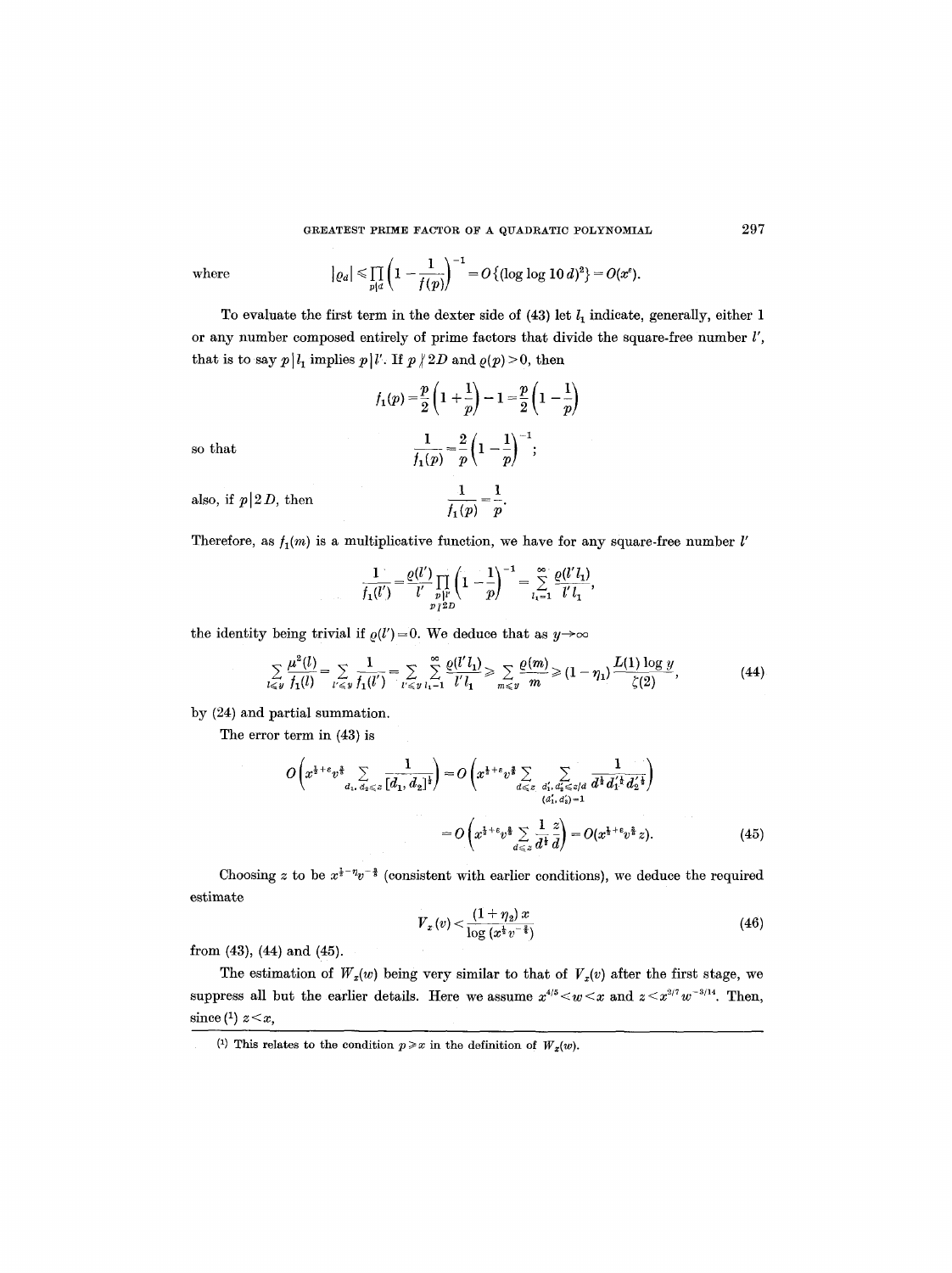298 C. H00LEY

$$
W_x(w) \leq \sum_{\substack{w < m \leq e \ w \\ lm = n^2 - D}} \sum_{\substack{d \mid l \\ all \ e \leq x}} (q_d)^2 = \sum_{d_1, d_2 \leq z} \varrho_{d_1} \varrho_{d_2} \sum_{\substack{w < m \leq e \ w \\ ml(d_1, d_2) e = n^2 - D \\ n \leq x}} 1
$$

$$
= \sum_{d_1, d_2 \leq z} \varrho_{d_1} \varrho_{d_2} \Upsilon([d_1, d_2] w; [d_1, d_2]).
$$

The conditions on *w* and *z* shew that in the above sum  $u = [d_1, d_2]w$  and  $\lambda = [d_1, d_2]$  satisfy (13). Therefore, by (41), we obtain as an analogue of (42)

$$
W_x(w) \leq \frac{xL(1)}{\zeta(2)} \sum_{d_1, d_2 \leq z} \frac{\varrho_{d_1} \varrho_{d_2}}{f([d_1, d_2])} + O\left(x^{1+\epsilon} w^{\frac{3}{2}} \sum_{d_1, d_2 \leq z} \frac{\left| \varrho_{d_1} \right| \left| \varrho_{d_2} \right|}{\left[ d_1, d_2 \right]^{\frac{1}{2}}} \right)
$$
  
= 
$$
\frac{xL(1)}{\zeta(2)} \sum_{d_1, d_2 \leq z} \frac{\varrho_{d_1} \varrho_{d_2}}{f([d_1, d_2])} + O(x^{1+\epsilon} w^{\frac{3}{2}} z^{7/4}) \leq \frac{(1+\eta_2) x}{\log (x^{2/7} w^{-5/14})},
$$
(47)

on choosing z to be  $x^{2/7-\eta}w^{-3/14}$ .

# 9. The **greatest prime** divisor

We arrive at our final result by using the estimates for  $V_x(v)$  and  $W_x(w)$  to obtain an upper bound for  $T_x(y)$  for  $y=x^{11/10}$ . To this end let  $\gamma = \log x$ .

First it is necessary to estimate  $T_x(xX)$ . Since in (9)  $xe^{\alpha} < x^{\frac{4}{3}}$ , we have by (9) and (46)

$$
T_x(xX) \le x(1+\eta_2) \sum_{0 \le x < \log X} \frac{x+y+1}{\frac{1}{8}y-\frac{3}{8}\alpha} \le 8x(1+\eta_2) \int_0^{\log X} \frac{(y+t) dt}{y-3t} + O(x)
$$
  
=  $8x(1+\eta_2) \Big|_0^{\log X} \Big[-\frac{1}{8}t - \frac{4\gamma \log (y-3t)}{9}\Big] + O(x)$   
=  $8x(1+\eta_2) (-\frac{1}{38}+\frac{4}{9}\log \frac{11}{8}) \log x + O(x)$   
=  $(.89010...)(1+\eta_2) x \log x + O(x) \le .8902 x \log x.$  (48)

Next, since  $xX^{-1}e^{-\alpha} > x^{4/5}$  in (12), equation (47) implies that

$$
T_x'(y) \!<\! x(1+\eta_2)\sum_{0<\alpha<\log Y}\frac{\alpha+\frac{12}{11}\gamma+1}{\frac{1}{11}\gamma+\frac{3}{14}\alpha}+O\left(\!\frac{x}{\log x}\!\right)
$$

for  $y = x^{11/10}$ . Therefore

$$
T'_x(y) \le 14 x (1 + \eta_2) \int_0^{\log Y} \frac{(12 \gamma + 11 t) dt}{14 \gamma + 33 t} + O(x)
$$
  
=  $14 x (1 + \eta_2) \bigg|_0^{\log Y} \bigg[ \frac{1}{3} t + \frac{2 \gamma \log (14 \gamma + 33 t)}{9} \bigg] + O(x)$   
=  $14 x (1 + \eta_2) \bigg( \frac{1}{330} + \frac{2}{9} \log \frac{143}{140} \bigg) \log x + O(x \log \log x)$   
=  $( \cdot 10808 \dots ) (1 + \eta_2) x \log x + O(x \log \log x)$   
 $\leq \cdot 1081 x \log x.$  (49)